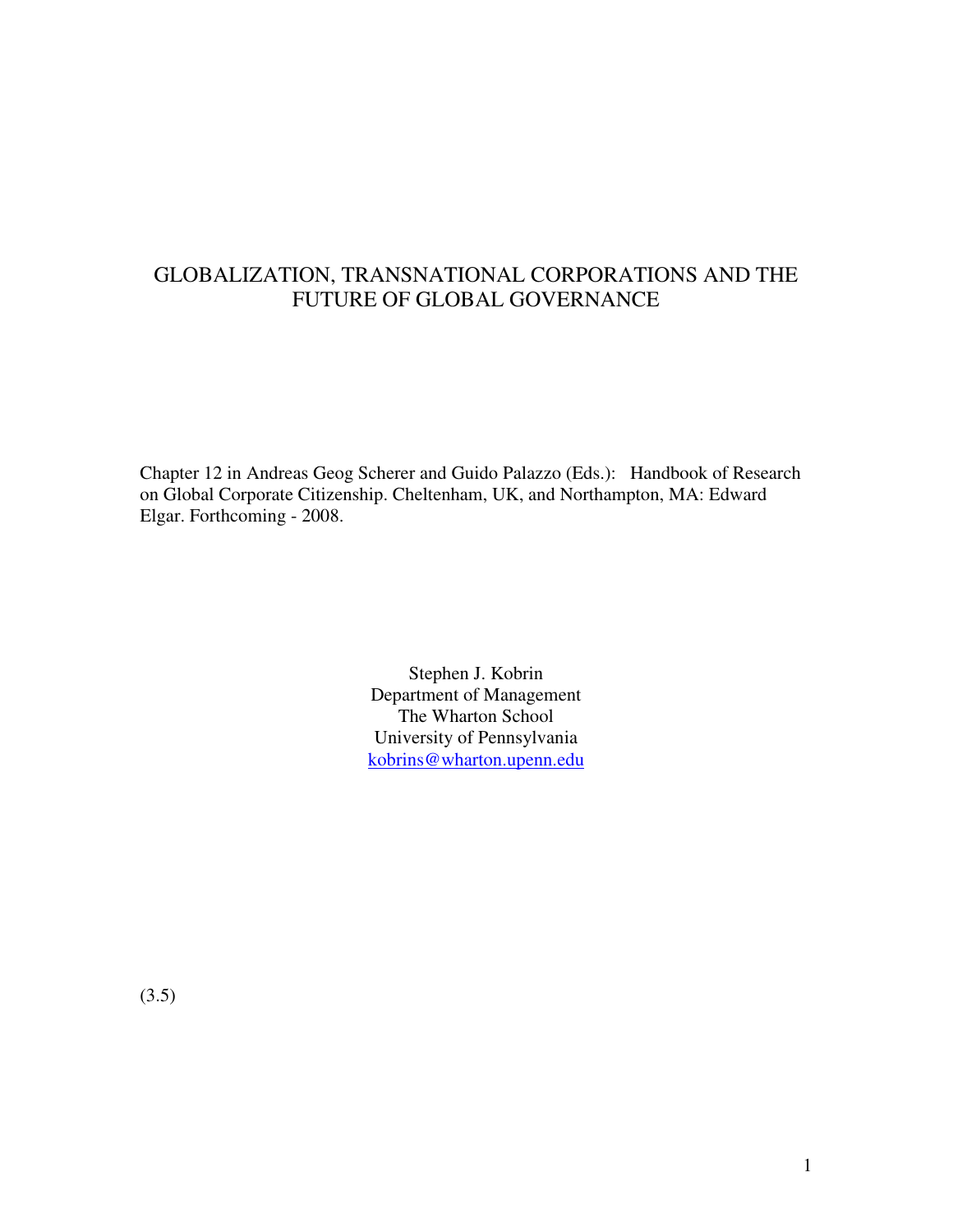Globalization is still very partial and incomplete. While the world economy may be global, law, regulation, politics, and society are still largely national, only slowly emerging from bounds imposed by the modern international or Westphalian states system. There is a governance gap as politics lags behind markets which extend beyond the reach of nation states (Habermas 2001); global markets have grown rapidly "without the parallel development of economic and social institutions necessary for their smooth and equitable functioning" (World Commission on the Social Dimension of Globalization 2004, xi).

 We are in the midst of a transition from an international to a transnational or post-Westphalian political-economic system and have not yet developed the modes of cooperation, institutions or even the language necessary to govern an integrated world economy effectively. My concerns in this paper are the implications of this asymmetry, and of the emergence of a transnational world order, for problems of economic governance. I will focus on problems rather than solutions, on the changing parameters of a new governance regime rather than its precise definition. My objective is to frame the problems systemic evolution poses for societal control of the economy and economic actors.

#### **The Post**-**Westphalian Transition**

 The modern Westphalian international order was a coherent system with a well defined structure. First, it was *state-centric*: states were the only actors in international politics and the only subjects of public international law. There was a clear distinction between the public sphere of politics and government and the private sphere of markets and economic transactions. Second, it was *inherently geographic* based on borders,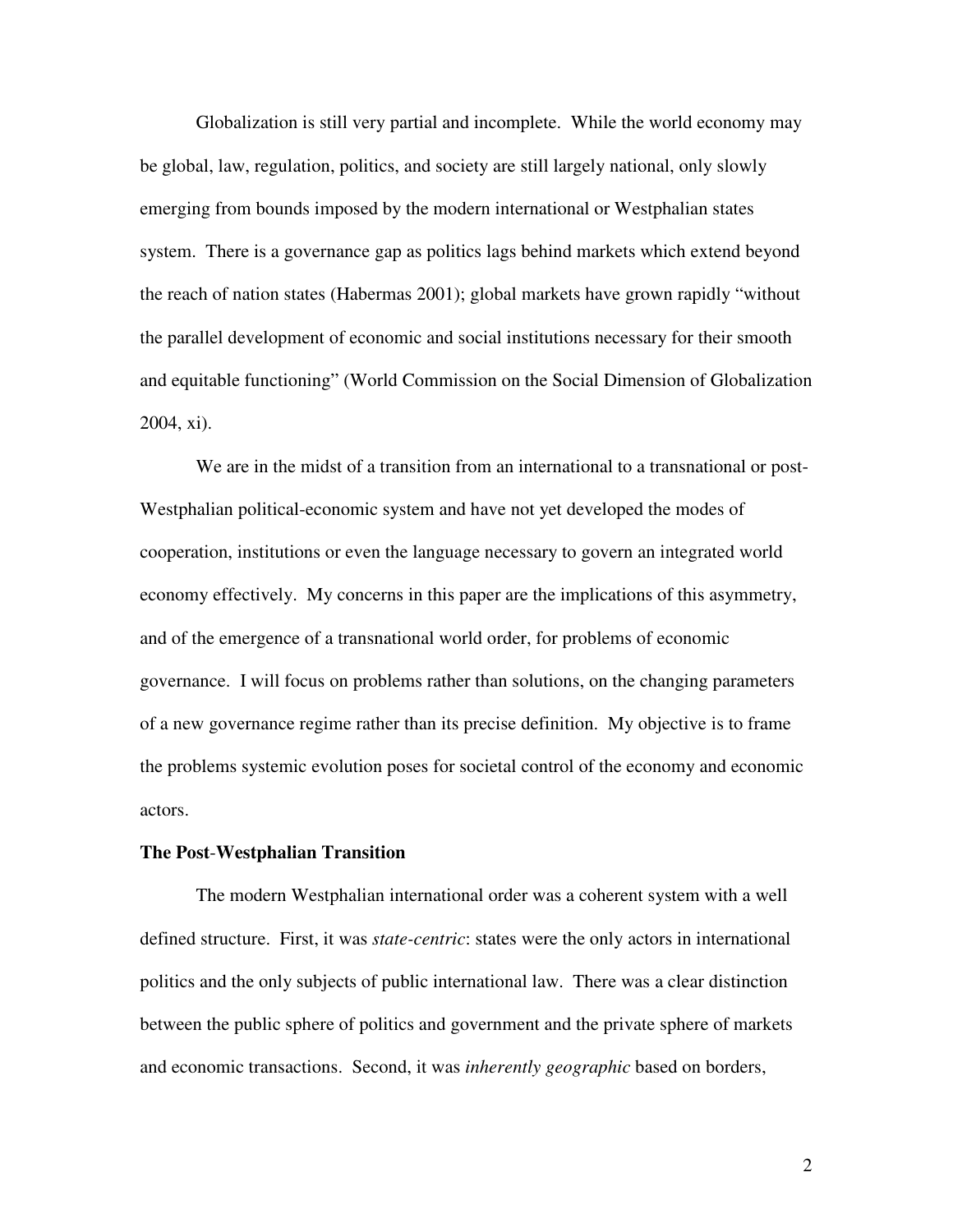mutually exclusive territorial jurisdiction and sovereignty. Last, it was *anarchic* lacking any central authority.

 The sovereign, territorial state, which was the primary "container" of politics, provided a territorially bounded space in which "the struggles for democracy, the nurturing of social solidarities, and constitutional forms of government could develop within the framework of the rule of law" (McGrew 1997). International politics entailed interactions among states as governments and the international economy was comprised of discrete cross-border transactions. The only public international interests were state interests: "the public domain, the interstate sphere and the realm of governance were largely coterminous" (Ruggie 2004, 505).

 We are in the midst of deep-seated change in the organization of the world economy and world politics, a transition to a transnational or post-Westphalian order that is in some ways comparable to the transition from the medieval to the modern era in the sixteenth and seventeenth centuries (Kobrin 1998). Three aspects of that transition are directly relevant to problems of economic governance: the fragmentation of political authority; the diffusion of the boundary between the public and private spheres; and changes in the nature and meaning of geographic space.

 In a prescient article over thirty years ago Nye and Keohane (1971, xxi) foresaw the emergence of a transnational order defining world politics as "all political interactions between significant actors in a world system in which a significant actor is any somewhat autonomous individual or organization that controls substantial resources and participates in political relationships with other actors across state lines." While states certainly remain important (perhaps the most important) actors, the system is no longer state-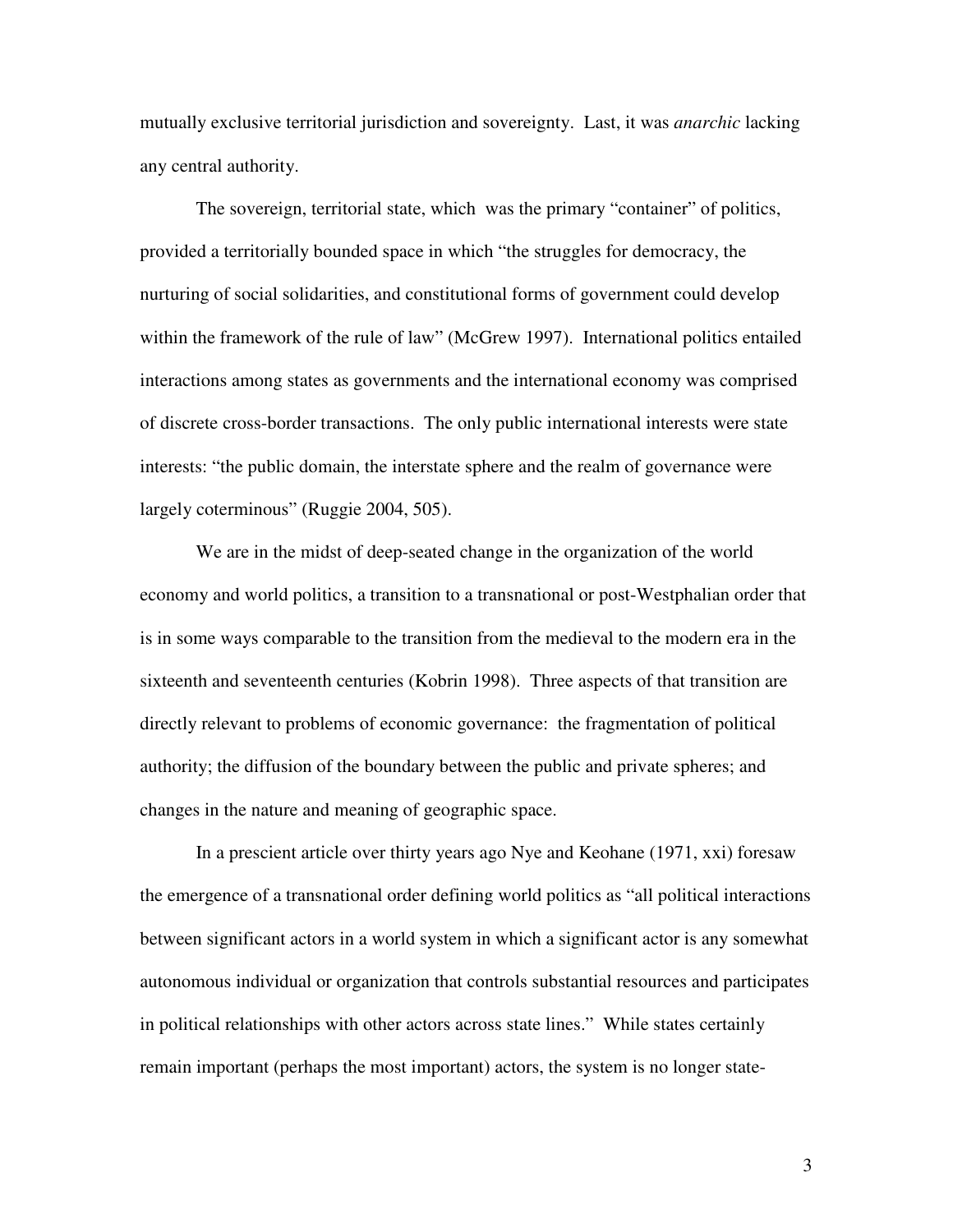centric: non-governmental organizations (NGOs), multinational corporations and international organizations such as the World Trade Organization have emerged as significant transnational actors in world politics.

 The once clear distinction between the public and private spheres, between politics, law and regulation on the one hand and the market and economic activities on the other has broken down. Public authorities engage directly in economic activities through state-owned or controlled companies and private firms take on public functions such as setting standards or providing health care. The rise of the "competition state" and the dramatic expansion of the social responsibilities of business firms have blurred the once clear line between public and private sectors.

 Last, globalization and the revolution in information technology have changed the economic and political meaning of space. Borders are "transcended" rather than crossed, relations become increasingly "supraterritorial" as distance, borders and geographic space itself lose economic and political significance (Scholte 1997). Markets no longer need to be defined in terms of geographic proximity and, in some circumstances, the location of transactions and organizations has become indeterminate.

 Ruggie characterizes this evolving order as a newly emerging global public domain that is no longer conterminous with the system of states. "It 'exists' in transnational non-territorial spatial formations, and is anchored in norms and expectations as well as institutional networks and circuits within, across and beyond states" (Ruggie 2004, 519).

 Importantly, it is a system in transition, a world of partial globalization. States are not replaced but rather "embedded" in a broader and deeper "transnational arena." In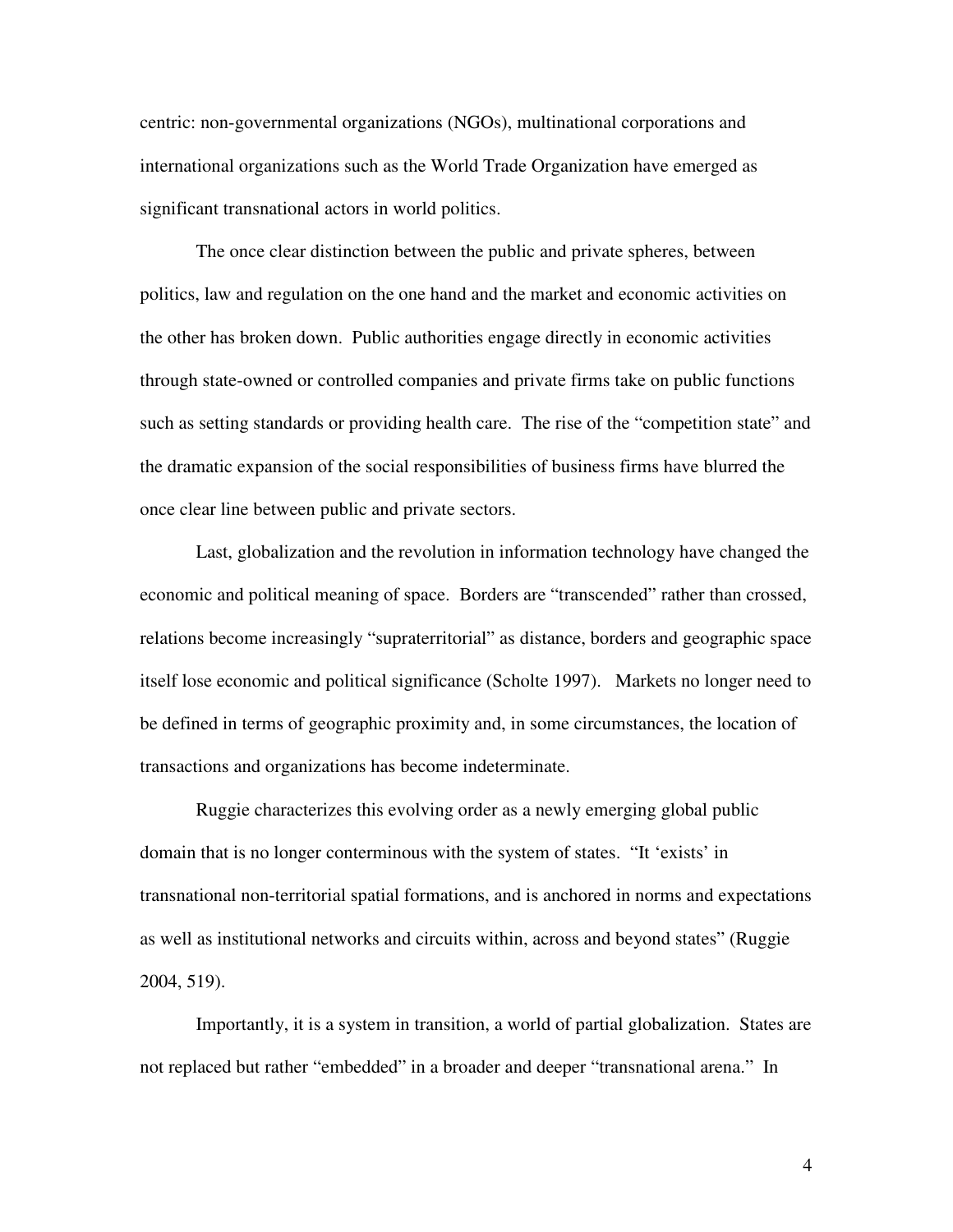Rosenau's (1990) terms, "sovereignty free" and "sovereignty bound" actors coexist with one another. Supraterritoriality coexists with territorial spaces where locality, distance and borders still matter. It is a system in the throes of evolution where uncertainty about structures and relationships abounds.

#### Economic Governance

Our thesis is that the idea of a self-adjusting market implied a stark utopia. Such an institution could not exist for any length of time without annihilating the human and natural substance of society; it would have physically destroyed man and transformed his surroundings into a wilderness. Inevitably, society took measures to protect itself, but whatever measures it took impaired the self-regulation of the market, disorganized industrial life, and thus endangered society in yet another way.

 Polyani (1977(1944), 3) thus described the "double movement" governing the dynamics of a market society: the continuous expansion of the self-regulating market was met forcibly by a countermovement seeking to re-embed the market in the fabric of society. He argued that there was "nothing natural about *laissez-faire*," that the development of the market required an "enormous increase in the administrative functions of the state" (139); his thesis that a self-regulating market cannot exist in isolation, that it must be embedded in a social and political order to function, is widely accepted.

 At a minimum, markets require the establishment of property rights (including intellectual property), contractual conditions, procedures for civil redress, and a supply of public goods to function. "Economic activities require the existence of rules and their enforcement as preconditions that the market cannot generate itself" (Scherer et al. 2006, 505). Under the modern international states system economic governance was synonymous with government, it was provided by territorially sovereign states; the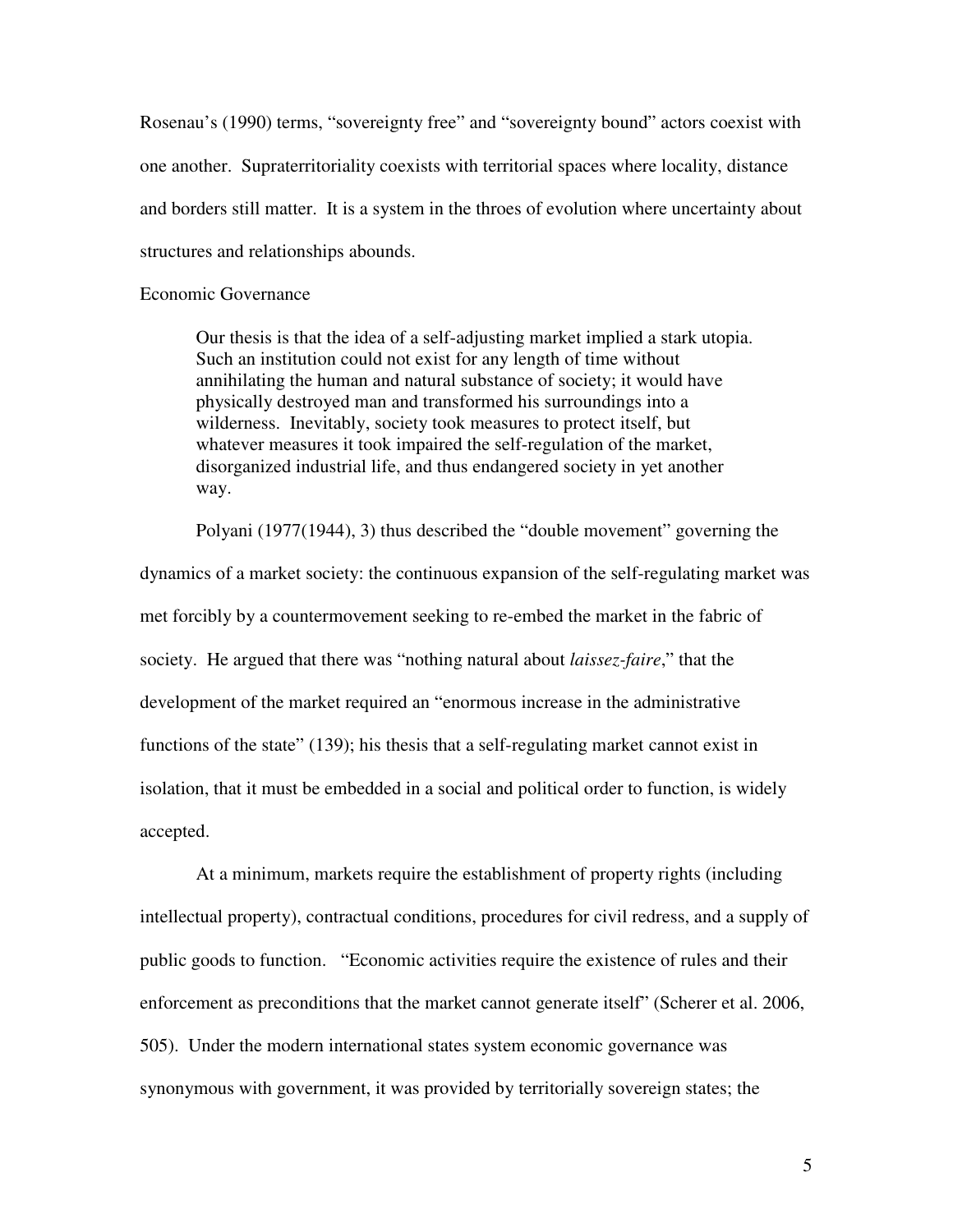structure of the system assumed a geographic congruity between politics, economics and social relations, that the space encompassed by borders had meaning as a politicaleconomic construct. While there was considerable variety in specific political and economic institutions (Hall and Soskice 2001), each state established the rules and provided the enforcement mechanisms necessary for a market to function.

 To a large extent, this was true internationally as well, the international world economy was embedded in the system of sovereign states both individually and collectively. An international economy is perfectly consistent with the structural characteristics of the Westphalian system: it is comprised of territorially defined national markets as its constituent units; transactions take the form of discrete cross-border flows of goods and capital; and markets and the location of transactions are fixed in terms of two dimensional space.

 The problems posed by cross-border flows of trade and investment did not violate the norms or assumptions of the Westphalian international system, they tended to involve the collective determination (by states) of rules governing international transactions and jurisdictional issues of extraterritoriality and overlap in areas such as the enforcement of sanctions or boycotts and taxation. Jurisdictional conflicts, which were the exception rather than the rule, were dealt with by sovereign territorial *governments*, either individually or collectively. To the extent the realist distinction between internal and external affairs was preserved and disputes were resolved through traditional inter-state mechanisms, the outcomes reflected the norms and values of a political community comprised of the sovereign states collectively.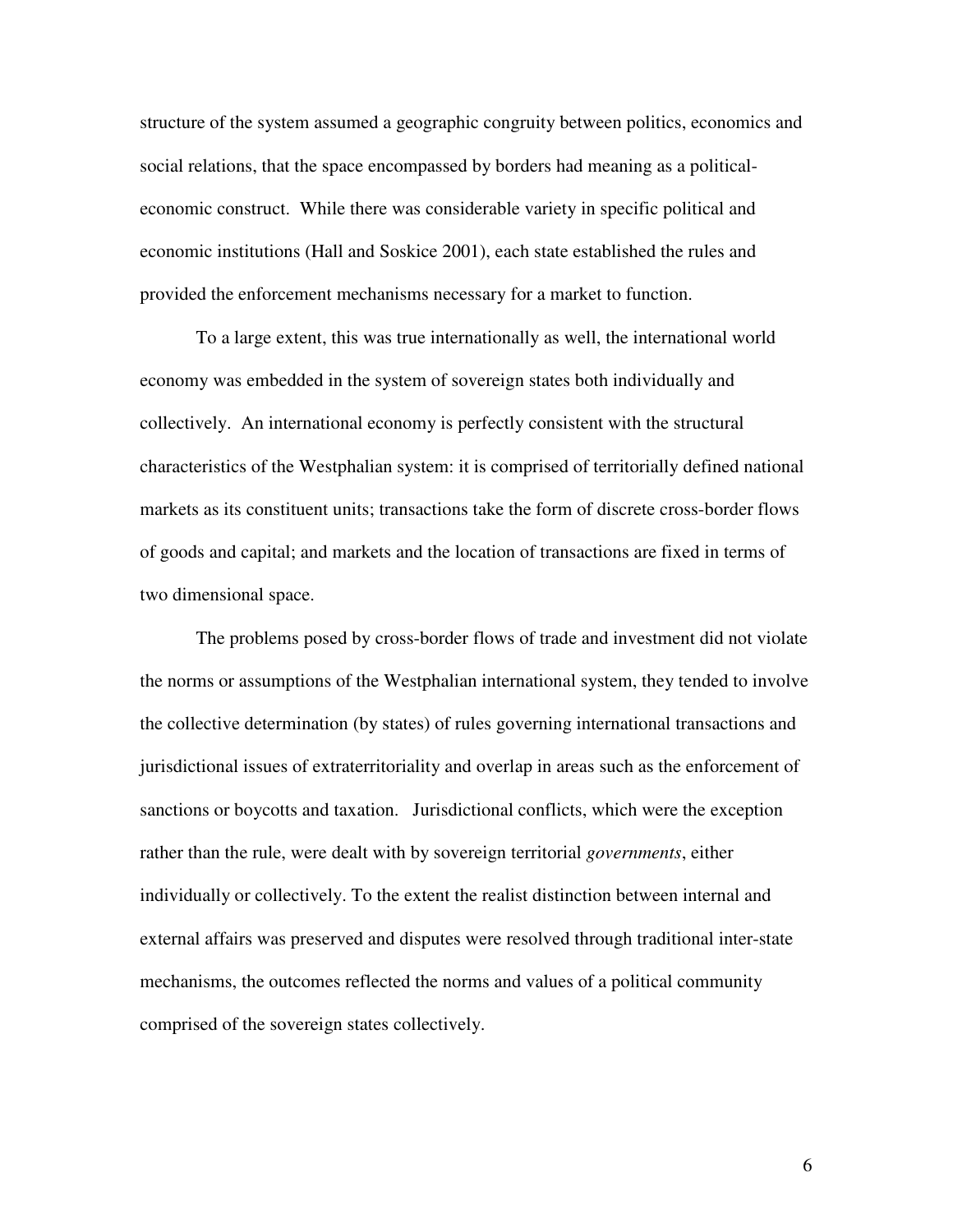Bull (1977, 13) defined "international society" as common interests, rules and institutions of states: an international society exists "when a group of states, conscious of certain common interests and common values, form a society in the sense that they conceive of themselves to be bound by a common set of rules in their relations with one another, and share in the working of common institutions." He argued that an element of international society has always been present in the modern international system. The international economy, comprised of national markets and discrete cross-border transactions, was embedded this international society, a political community and social order comprised of the Westphalian states system.

 As will be seen, given the fragmentation of political authority and the impact of the digital revolution on the meaning of economic space, borders and territorial jurisdiction the problems of economic governance are different in kind in a transnational world order. Globalization at this point is partial and incomplete: while the international, territorially rooted system may have been compromised, it has not been replaced by anything approaching a coherent transnational order. There is no transnational social system or political community in which to embed an integrated global economy.

 I will next turn to a discussion of the emergence of multinational firms as significant political actors with private political authority. I will then consider the impact of spatial reorganization on governance, particularly the transition from territorial national markets to disaggregated value chains as the constituent units of the world economy. The more general issue of economic governance in a transnational system will then be discussed in the context of a need for a hybrid public-private structure which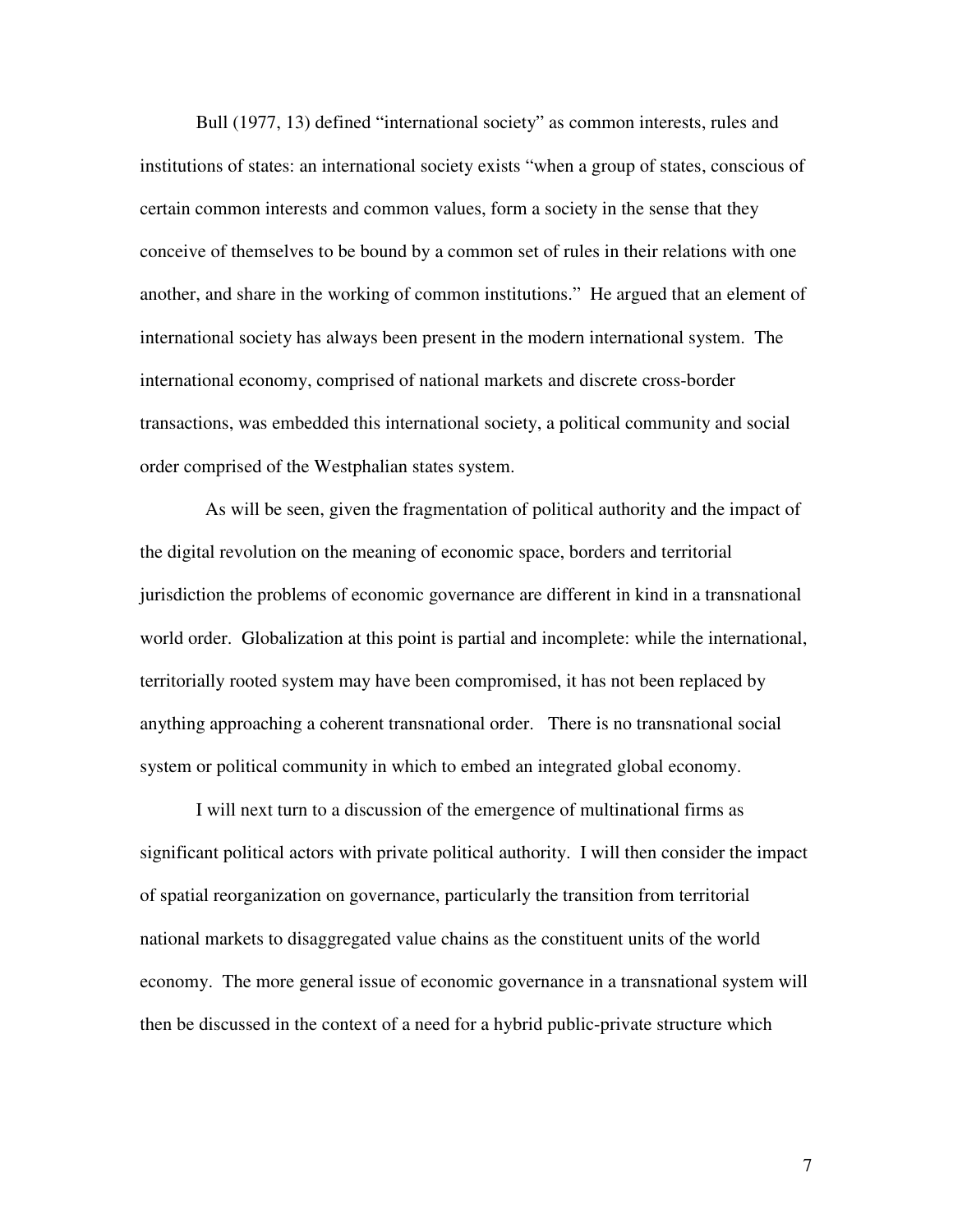reflects the idea of a "new global public domain." Last, I consider the potential impact of this transition to a transnational world order on the firm.

#### Multinational Firms as Political Actors

Individuals become part of mass movements for change and action…Business gets involved in politics, not as partisans of a political party, but as important actors in global debate (Blair 2007)

 In this speech Tony Blair recognized the fundamental change that has taken place in the political role of the corporation. Traditional multinational firms are products of the Westphalian international system, corporations "which have their home in one country but which operate and live under the laws and customs of other countries as well" (Lilienthal 1960, 119). Each unit of a Multinational Corporation "lives" within a state, it owes its very existence as a legal entity to the government of the national territory in which it is incorporated. "(F) or private business enterprises operating transnationally, legal personality is conferred under national and municipal laws, and corporate rights, duties, and remedies remain a function of national law" (Cutler 2001, 141).

 The multinational firm exercised economic rather than political power. It reflected the relatively clear separation of the private and public spheres, of markets and economic activity on the one hand and politics, law and regulation on the other.

 That has changed, in practice if not in theory, with the emergence of a postmodern system, the fragmentation of political authority, the rise of significant non-state actors and the blurring of the line between the private and public spheres. A growing number of non-state actors have political authority in the international system: "(W)hile these new actors are not states, are not state-based, and do not rely exclusively on the actions or explicit support of states in the international arena, they often convey and/or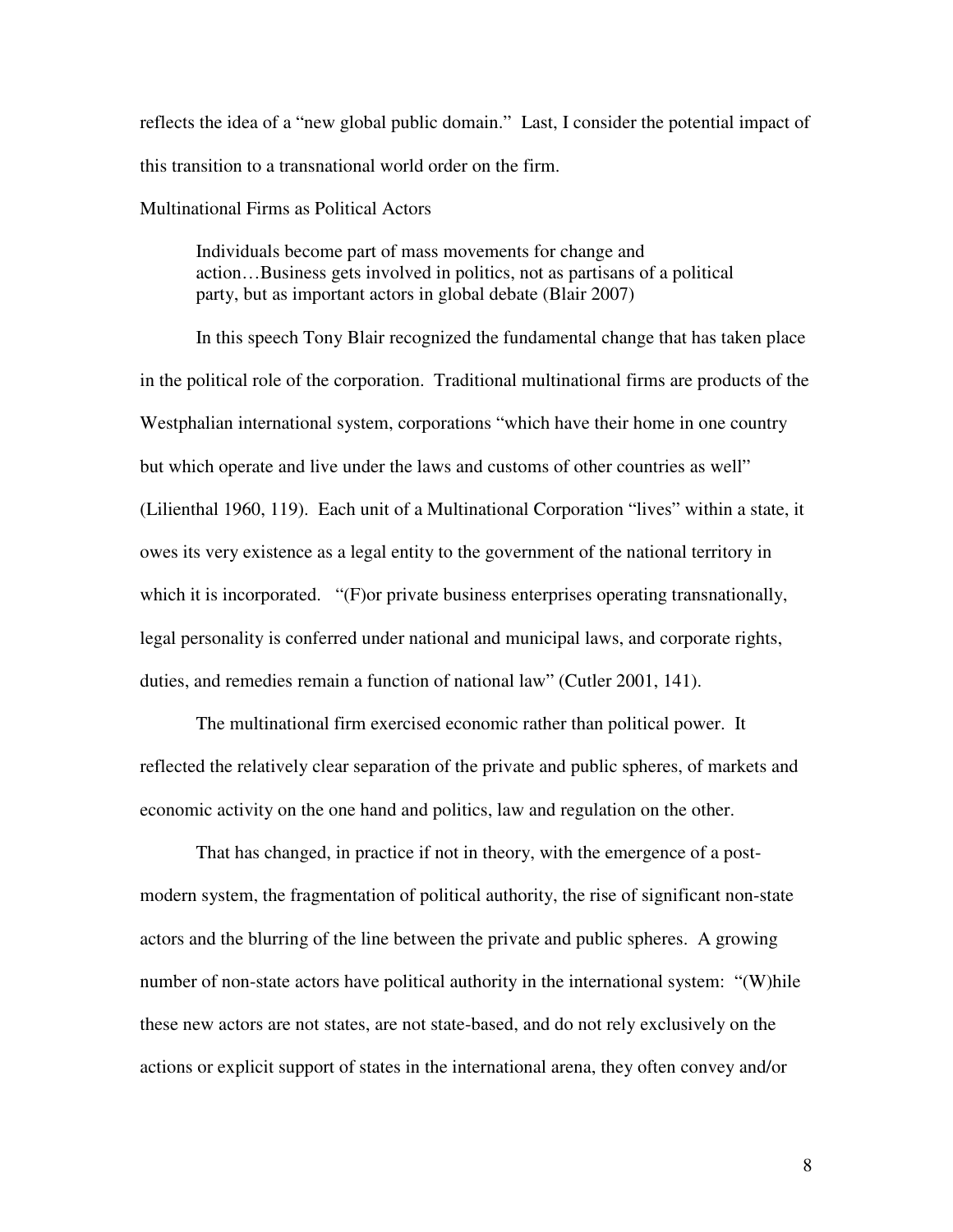appear to have been accorded some form of legitimate authority" (Hall and Biersteker 2002, 4). Cultler, Haufler and Porter (1999) argue that private authority involves an organization not associated with government institutions exerting decision making power which is regarded as legitimate in a particular issue area. Private institutions can become authoritative, and thus perceived as legitimate, because of perceived expertise, historical practice or an explicit or implicit grant of power by states.

 Ruggie discusses "private authority" and "private governance" in terms of the "apparent assumption by TNCs [Transnational Corporations] and global business associations of roles traditionally associated with public authorities, sometimes in conjunction with CSOs [Civil Society Organizations], but more widely on their own…" (Ruggie 2004, 502). In 2002 the United Nations announced that it had "abandoned" its policy of relying on governments to deal with HIV/AIDs in developing countries and that it would now help fund corporate efforts to provide anti-retroviral drugs. The change in policy was seen as "an acknowledgement that companies have the resources to find health solutions where governments and NGOs are overstretched or failing" (Lamont 2002). The battle against AIDs is but one example of multinational firms being asked to take on duties that were historically the responsibilities of governments.

 The activities of rating agencies provide a second example of the provision of public goods by a private firm. While there are advantages as well as disadvantages to having an independent, private firm judging the credit worthiness of sovereign states, there is no question that the major credit rating agencies are private sector firms who exercise considerable influence "over the capacity of sovereign nations to access international capital…" (Abdelal and Brunder 2005, 1). Firms such as Standard and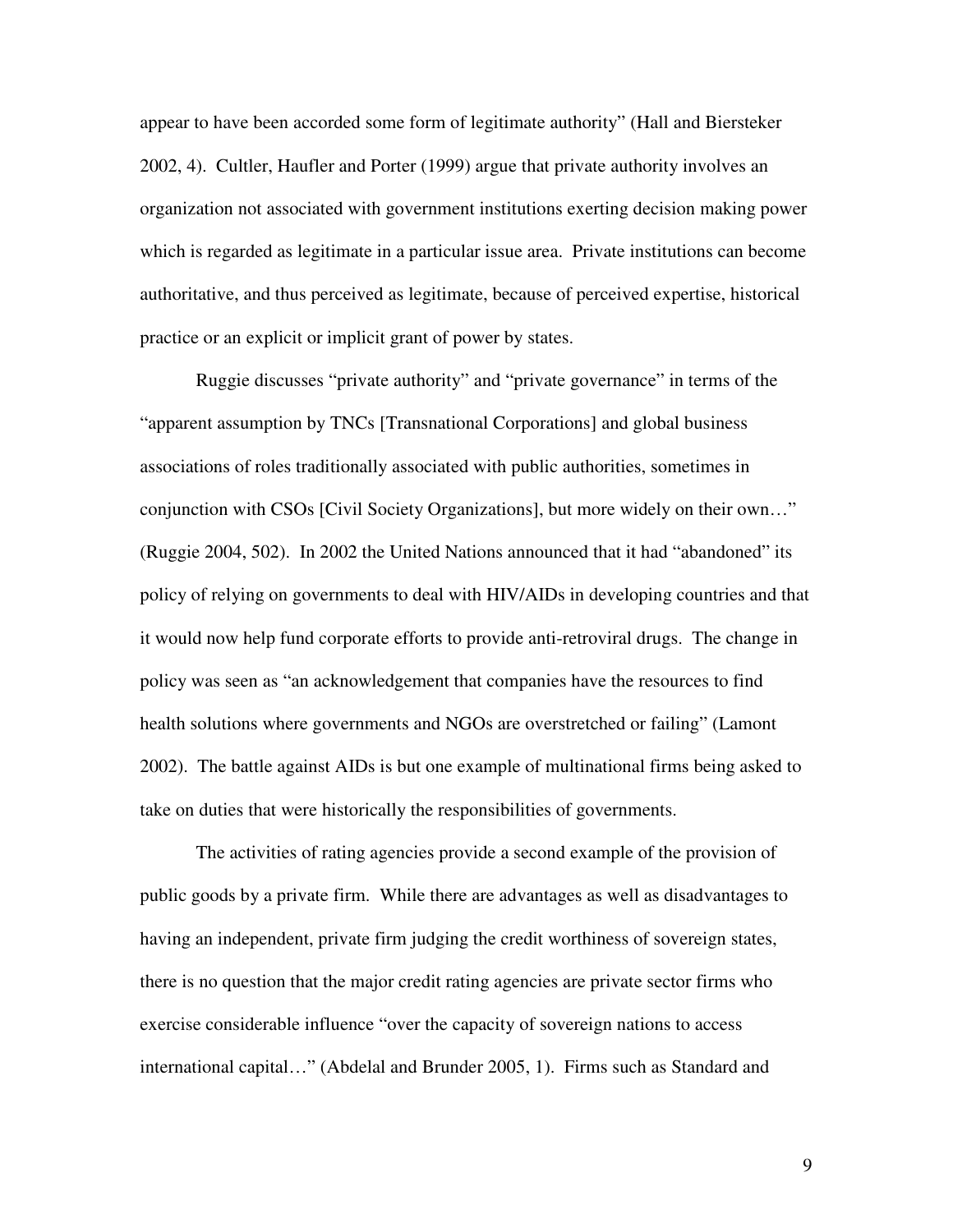Poors and Dun and Bradstreeet perform a public function that might well be the province of an international organization, supplying an international public good that can affect the economic and political power of states significantly. They function as actors in the international political system exercising private political authority.

 The inclusion of Trade-Related Aspects of Intellectual Property (TRIPS) in the 1994 agreement establishing the WTO provides an excellent example of MNCs functioning as autonomous actors in world politics. As Susan Sell (2003, 1) notes, the "central player in this drama was…the *ad hoc* US-based twelve member Intellectual Property Committee (IPC)."

 In 1986 the IPC mobilized a group of American, European and Japanese firms who drove TRIPS through the GATT/WTO negotiations. While the American government was not opposed to TRIPS, it largely followed the lead of the IPC. There is little question that the IPC functioned as an independent actor in international politics: "What is new in this case is that industry identified a trade problem, devised a solution, and reduced it to a concrete proposal that it then advanced to governments…In effect, twelve corporations made public law for the world" (Sell 2003, 96).

 There is an admittedly fine line between business firms as interest groups lobbying their respective governments or international organizations and MNCs as actors in international politics exerting private political authority. In this case, it is clear that the IPC played a direct role in the Uruguay Round negotiations: it put the item on the agenda; developed the standards to be negotiated; determined that the best course of action would be to set minimum standards rather than try to harmonize intellectual property rules; and was instrumental in reaching the eventual TRIPS agreement (Santoro 1995; Sell 2003).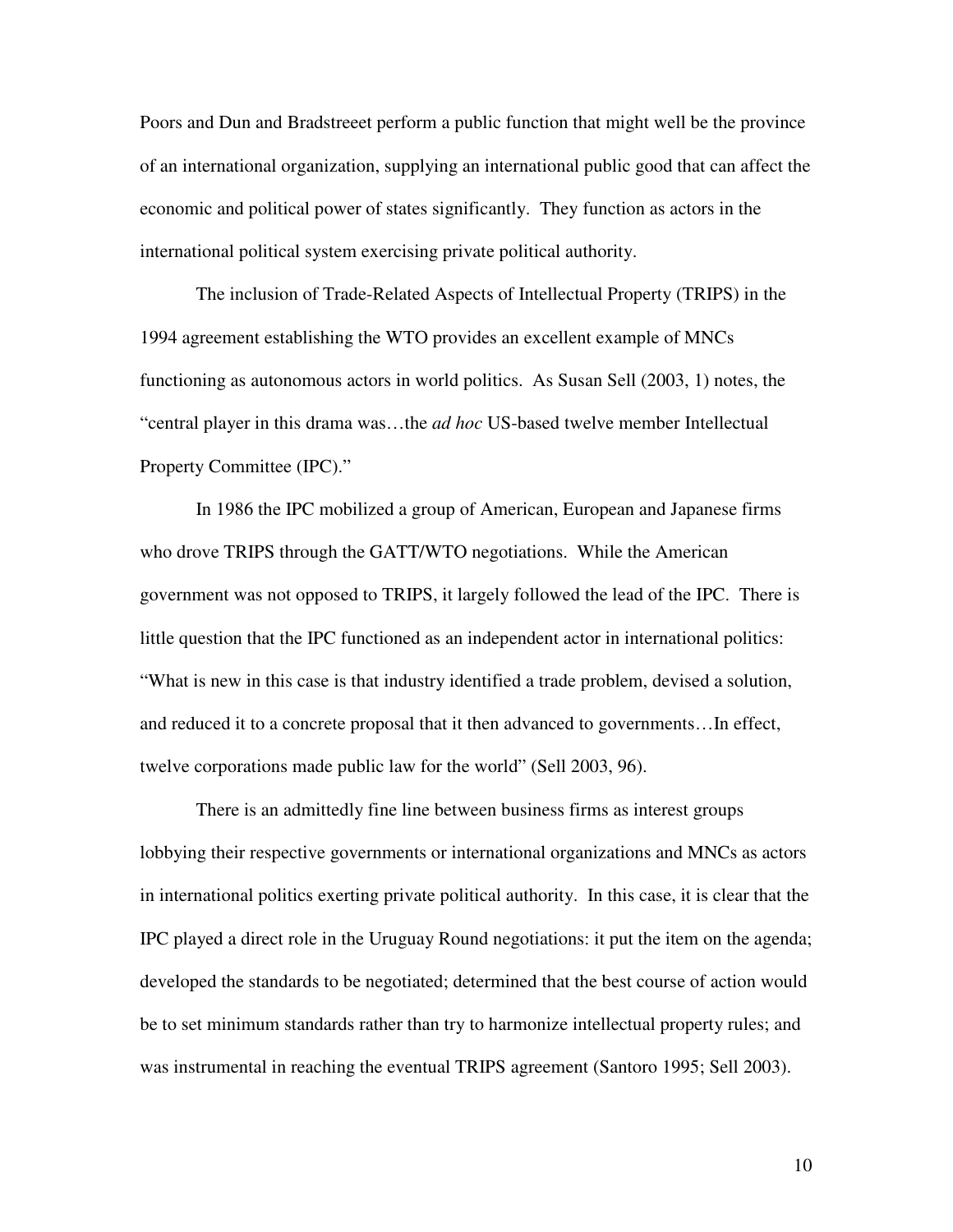Private political authority is no longer an oxymoron. The multinational firm's role in international politics is no longer restricted to indirect participation through lobbying governments and attempting to influence policy positions: they can set standards, supply public goods and participate in international negotiations. They are transnational actors who possess *private* political authority and are "increasingly engaged in authoritative decision making that was previously the prerogative of sovereign states" (Cutler et al. 1999, 16). They participate "in the formulation and implementation of rules in policy areas that were once the sole responsibility of the state or international governmental organizations" (Scherer et al. 2006, 506).

 Ruggie (2004, 227) describes this blurring of the private-public boundary in terms of a new global public domain. "I define the new global public domain as an institutionalized arena of discourse, contestation, and action organized around the production of public goods. It is constituted by interactions among non-state actors as well as states. It permits the direct expression and pursuit of a variety of human interests, not merely those mediated (filtered, interpreted, promoted) by states."

 The fragmentation of political authority and the rise of significant non-state actors complicate the problem of economic governance in a transnational world order in a number of ways. First, governance is no longer synonymous with government, either in terms of individual governments or relations among them in the inter-state system. Multiple actors provide public goods and exert significant, legitimate authority in international politics. Any system of governance must reflect this fragmentation of authority: it must involve multiple actors in rule making and rule enforcing.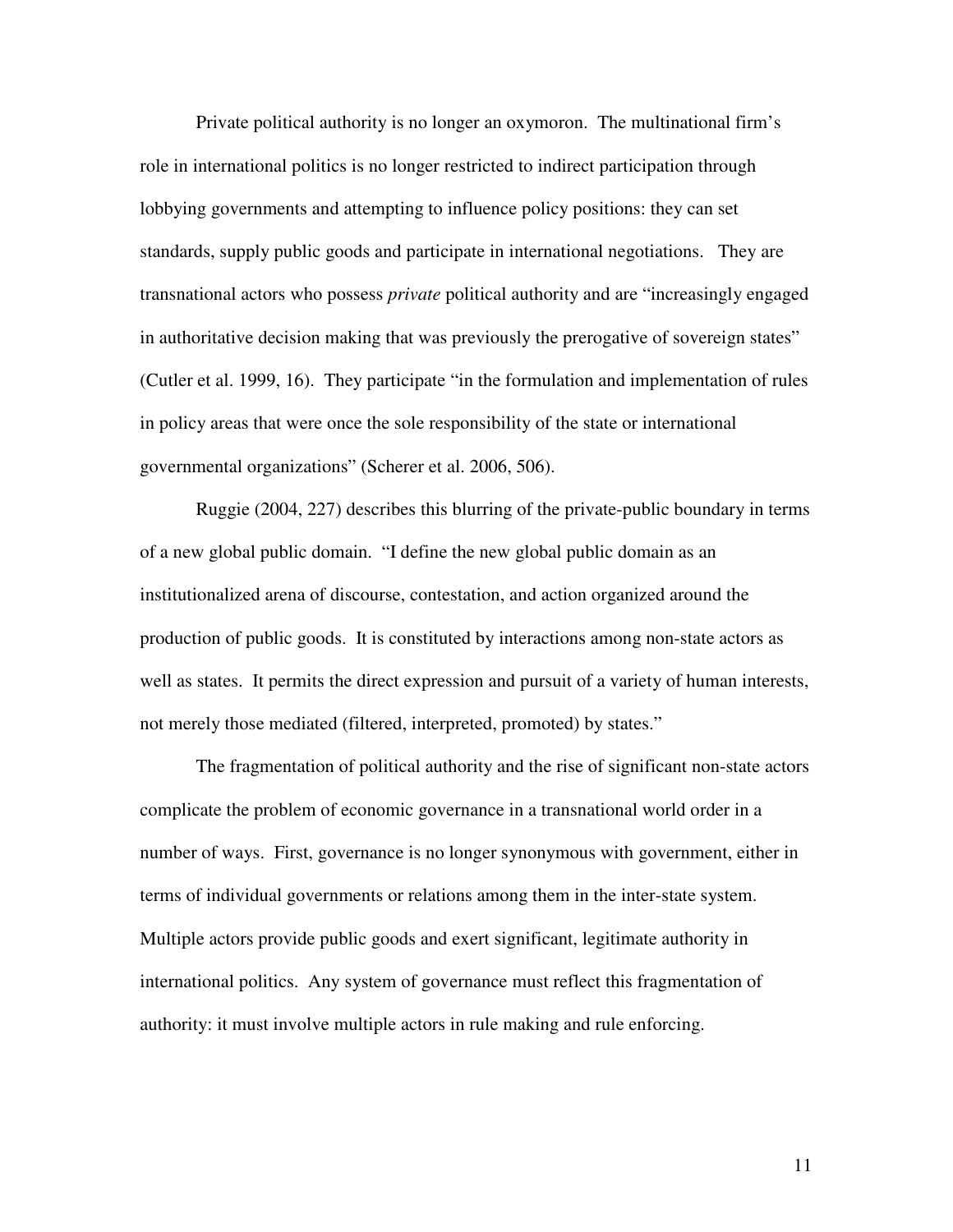Second, we are in the midst of a transition to a transnational world system and the political order or society in which the market is to be embedded is far from clear. While I argued above that the Westphalian state system collectively constituted a political order or community in which to embed markets – at least in a metaphorical sense -- that no longer will suffice. In fact, given the blurring of the line between public and private, between politics and markets, the concept itself may require reformulation. Markets require a supporting structure that they cannot generate. The institution or institutions that will provide this supporting structure in a transnational world order is a critical and unresolved question.

The Meaning of Space

The medieval to modern transformation was associated with a transformation in how space and time were experienced, conceptualised and represented. With contemporary globalization we may now be experiencing a similarly radical modern-to-postmodern transformation, with similarly radical consequences for existing territoriality (Anderson 1996).

 The medieval to modern transformation (conventionally associated with the Treaty of Westphalia in 1648) entailed the territorialization of politics, the replacement of overlapping and interlaced feudal hierarchies by a system of territorially sovereign states. The cardinal organizing principle of the modern state system is the division of the earth's surface into mutually exclusive territorial jurisdictions enclosed by discrete and meaningful borders (Ruggie 1993): the state is inherently geographic with political authority both based upon and defined as a territorial construct (Spruyt 1994).

 As noted above, a geographically organized international system assumes that the state is the "primary container of politics" *and* that there is a geographic congruity between politics, economics and social relations; that geographic space has meaning as a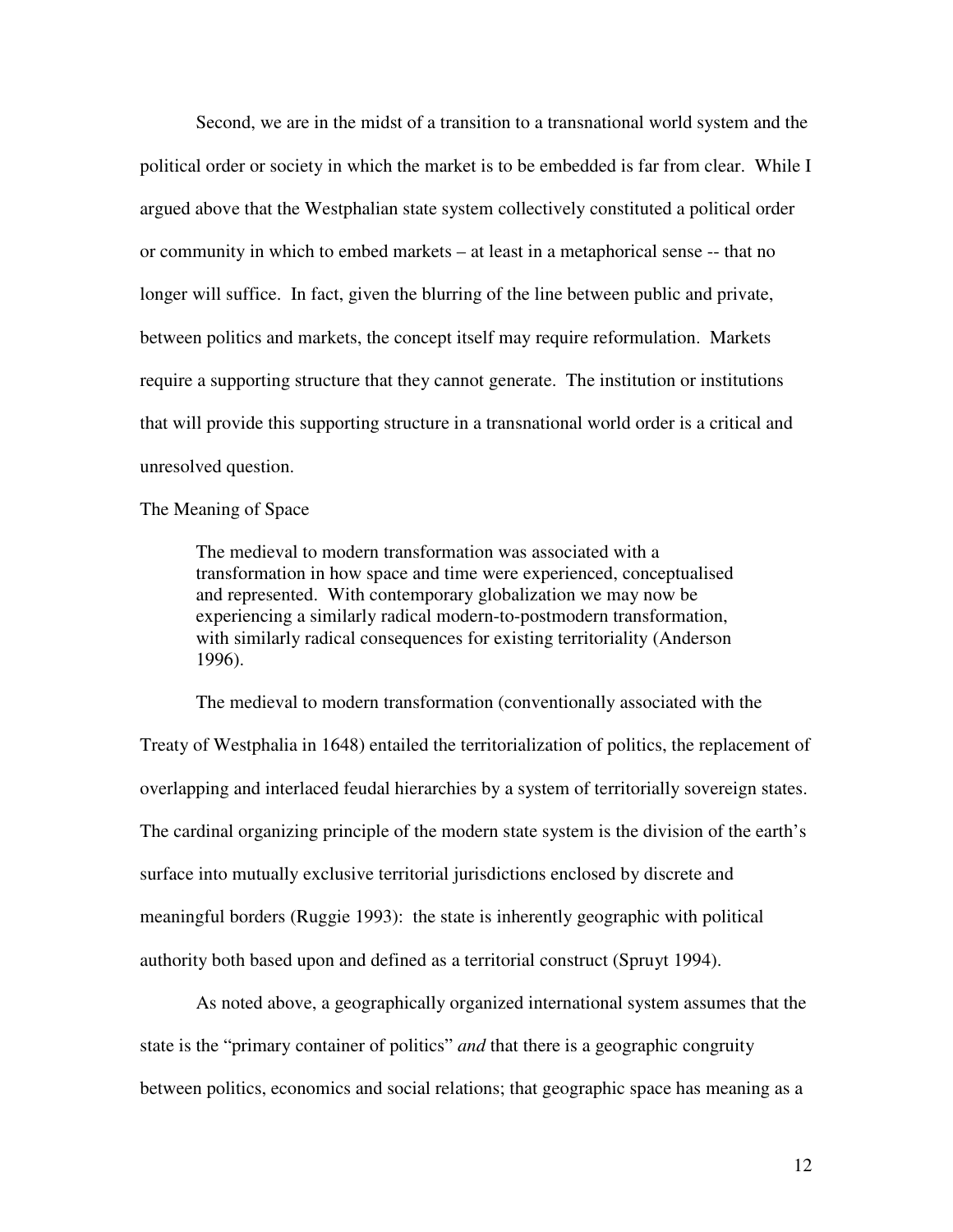political-economic construct. Conceptually, that implies the state's authority over all economic actors and economic transactions within its borders and over economic activity conducted by its nationals abroad. While that principle led to conflicts over extraterritoriality – attempts to exercise authority over non-nationals abroad – they were limited, the exception rather than the rule (Kobrin 2001).

 As Anderson suggests, the post-modern transition may well have radical consequences for a political-economic system rooted in mutually exclusive territoriality. I will discuss four aspects of this transition which impinge on the meaning of space as a political-economic construct and the problems of economic governance: the viability of discrete borders; the increasing indeterminacy of location; the increasing irrelevance of geographic proximity; and the reorganization of international production as a result of the disaggregation of production. All four are, in large part, a function of the digital revolution.

 If a border is to have significance as an economic construct the relevant government must be able to exert control over flows across it. While no authority has been able to exert complete control over a border – smuggling and illegal migration have always been with us – at this point, the exceptions are becoming the rule. A digital version of a song, movie or book can be transmitted electronically over the internet with the push of a key, rendering borders immaterial in a very real sense. While governments have attempted to exert control over websites in other jurisdictions, successful efforts are few and far between. It is far from clear governmental authorities can exert significant control over "cross border" flows of digital transactions or that they are even aware of the vast majority of them.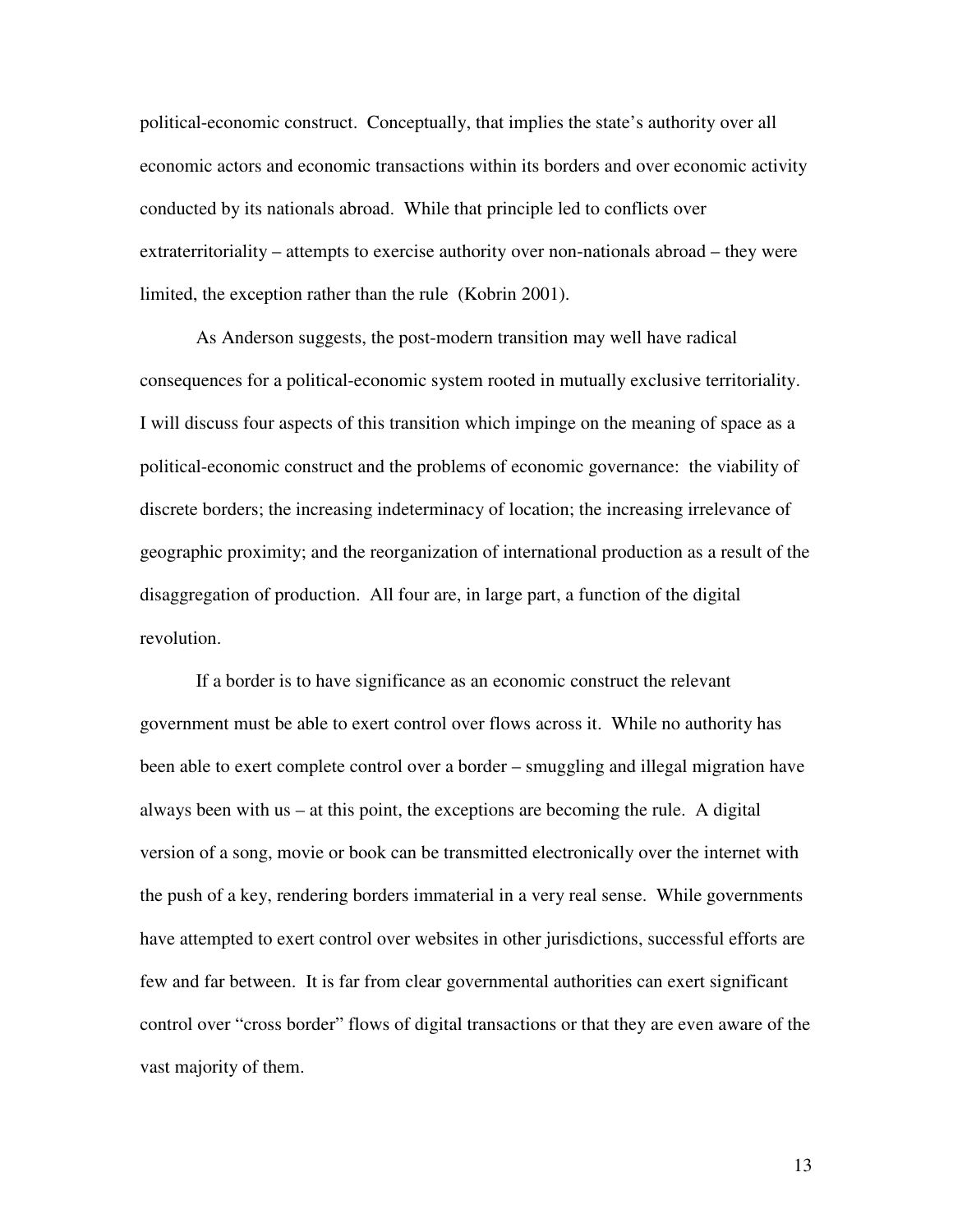Even if the sender's and recipient's computers are located in different

jurisdictions, the idea of "crossing a border" applies only metaphorically. It is more reasonable to conceive of the book or song "rematerializing" on the recipient's computer. Similarly, an Indian technology firm can maintain a New York Bank's computer over the internet without any discrete or observable cross-border exchanges taking place. In fact, it is far from clear whether the Indian firm's effort can be classified as an export in the traditional sense.

 Borders have become increasingly irrelevant to civil society groups. While NGOs such as Amnesty International have organized global human rights campaigns for some time, they now use the Internet to provide "peer-networked human rights activism" (Reynolds 2006, 103). A coordinated effort by elements of an NGO located in different states to protest the violation of worker rights by an MNC, for example, is clearly "global" political activity even if none of the participants leaves their home country: given access to interconnected global electronic networks, borders become less significant and less of a barrier.

 Economic governance has traditionally required that transactions and institutions can be located precisely in two dimensional geographic space. Taxation, consumer protection, corporate regulation, and the very legal personality of the corporation itself all depend on being able to establish territorial jurisdiction precisely: we ask *where* the transaction took place, *where* the investment originated, *where* equity capital was raised and *where* the corporation is located (Kobrin 2002).

 The question of *where* a digital transaction takes place, where it is located in two dimensional geographic space may no longer be conceptually relevant. If I use my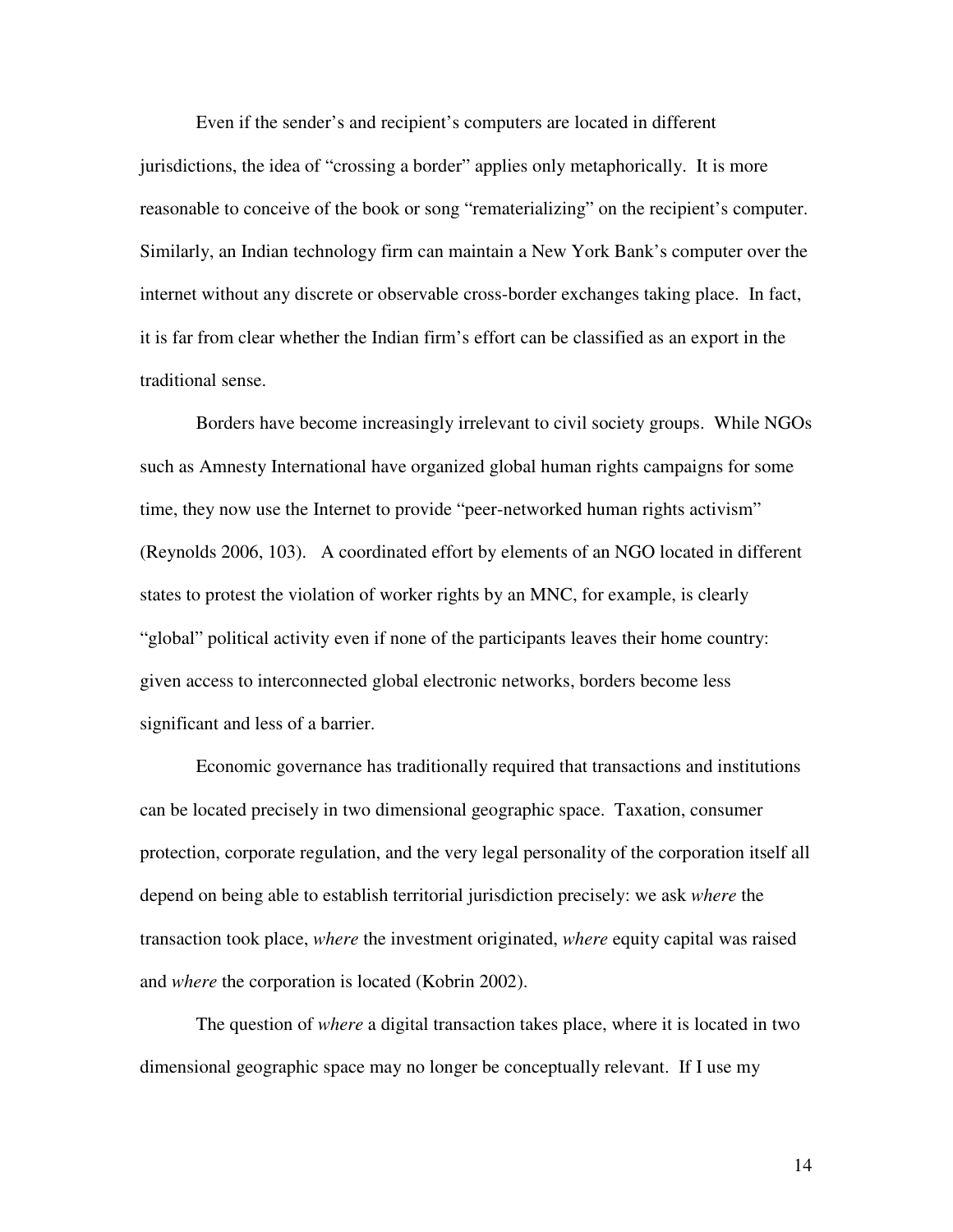computer in Philadelphia to view a painting on the Louvre's website, is the digital image in Paris or Pennsylvania? While the question is debatable, I would argue that in this case, it is not really material. The question, however, has proven to be non-trivial.

 Two examples will suffice. In 2000, a French court ordered Yahoo to remove auctions of Nazi memorabilia from its U.S. website. Trading in Nazi artifacts is illegal in France, but perfectly legal in the United States. While the case is complex, the French court argued that the fact that the website could be viewed in France gave it jurisdiction, "that access by French internet users to the auction website…constituted a contravention of French law…" (Akdeniz 2001,110). While territorial sovereignty certainly gives the French government the right to prevent its citizens from purchasing Nazi goods and to ban imports at the border, does it have the right to claim jurisdiction over a U.S. website simply because it can be viewed in France? Would that give every jurisdiction control over every website, regardless of location? Is it even possible for the French authorities to be aware of every website around the world offering, for example, electronic copies of *Mien Kampf*?

 The problem of internet gambling, which is a major on-line business provides a second example of the indeterminacy of location in cyberspace: eight million Americans bet \$6 billion annually on the Internet (Richtel and Timmons 2006). Internet gambling is legal in a number of locations such as Antigua but illegal in the United States. However, U.S. government has gone after off-shore gambling operations rather than individual Americans who play electronic poker or bet on horse races on the net. In response, Antigua brought a dispute to the World Trade Organization, accusing the U.S. of protectionism against international gambling companies. As of early 2007, the WTO has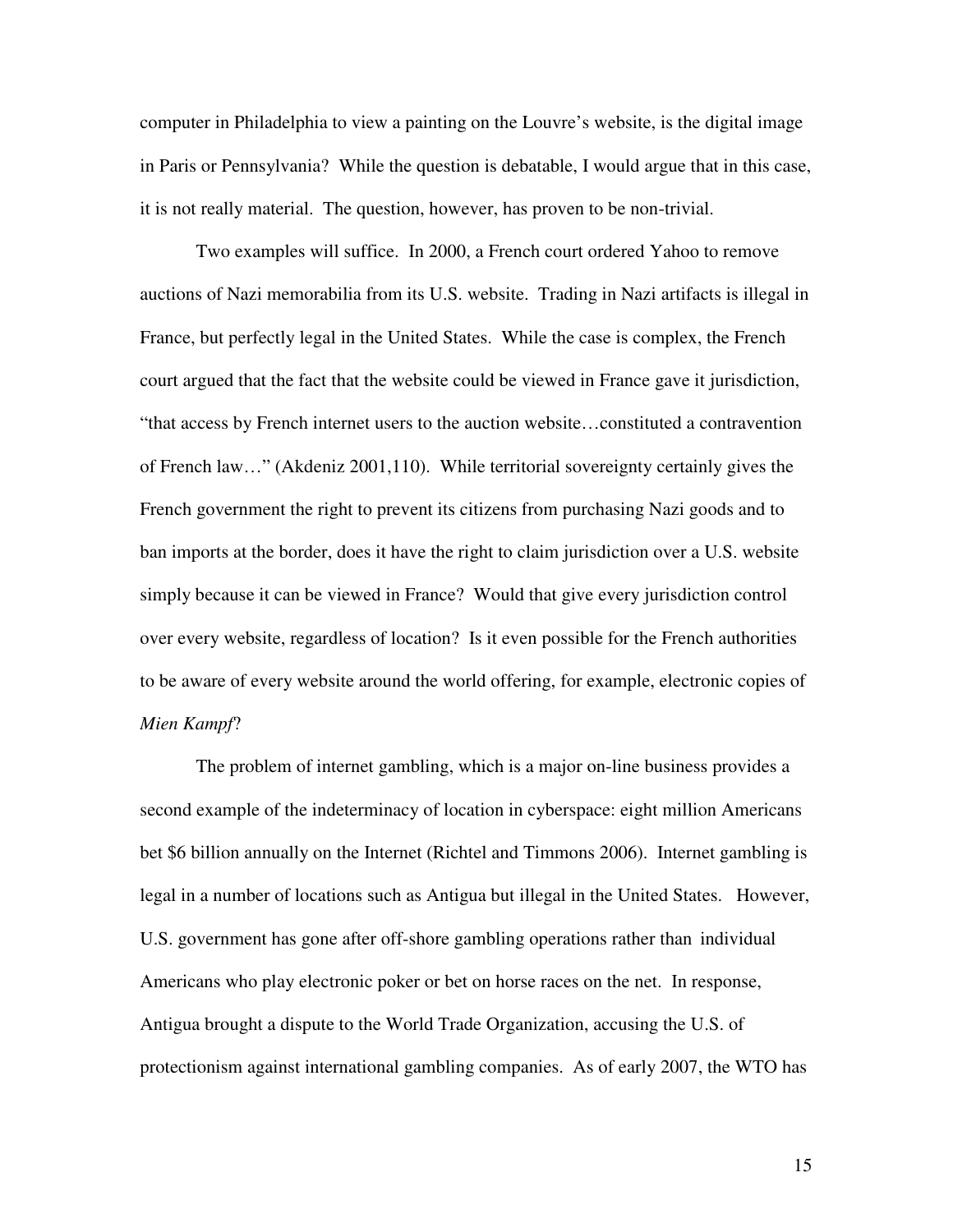found for Antigua, arguing that the United States discriminated between domestic and foreign companies (Pimott 2007).

 As with the Yahoo case, the question is the relevance of geographic location arises again. It is far from clear where the transaction actually takes place and it may be difficult to determine where the gambler and website are physically located. Both cases raise serious questions about the viability of a system of economic governance based on territorial jurisdiction when the underlying assumption of locational determinacy is violated.

 Marshall (1920) (citing Jevons) notes that while the term "market" originally connoted a specific place, "this distinction of locality is not necessary. The traders may be spread over a whole town, or region of country, and yet make a market, if they are, by means of fairs, meetings, published price lists, the post-office or otherwise, in close communication with each other." Two points are important here: markets are defined in terms of geographic jurisdiction (Marshall does allow for world markets as an exception) and actual proximity is not necessary if "close communication" is possible. In practice, while markets could be defined broadly, actual transactions required proximity.

 The digital revolution has eliminated the need for proximity in many transactions and made geographic or jurisdictional definitions of markets problematic. Marshall's exception of world markets is becoming the rule, especially in services. Again, two brief examples will suffice. The Indian technology sector has exploded in the last decade and it is now common for software firms in Bangalore to both develop code for American firms and service computers located in New York or London via the internet (Kobrin 2000). It is also increasing common for CAT scans or MRIs obtained after the normal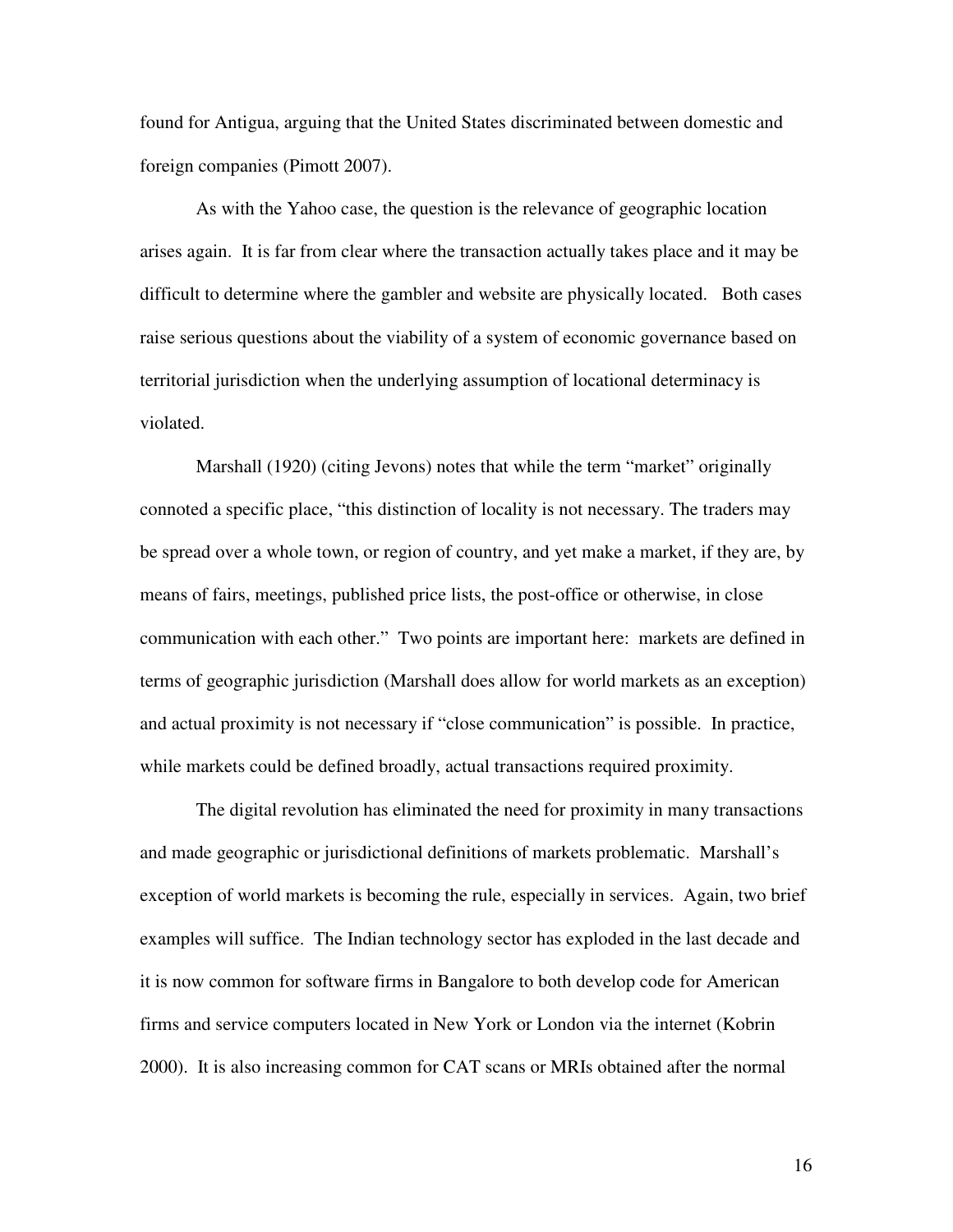working day to be read by groups of radiologists located in India or Australia: the term "Nighthawks" has been applied to these groups. With the advent of digital imaging devices and the internet, a service, that in the recent past required a patient and doctor in immediate physical proximity (reading an X-ray) now can be preformed anyplace in the wired world (Brody 2004). The problems this poses for governance based on territorial jurisdiction are obvious.

 The indeterminacy of location and the increasing irrelevance of geographic proximity are components of a significant change in the organization of the world economy which has important implications for governance. Baldwin (2006, 7) conceives of successive waves of globalization as two "great unbundlings." The first reflected the decreasing importance of geographic proximity, the need to locate the production of goods close to their consumption. The second, a function of rapidly falling communication and coordination costs, allows the different stages in the value chain itself to be geographically dispersed.

 Grossman and Rossi-Hansberg (2006,4) describe this phenomenon as a "trade in tasks," arguing that the transport and communications revolution has weakened the link between specialization and geographic concentration allowing for the separation of "tasks" in the value chain in space and time. "International competition plays out not just at the level of the industry, or even the firm, but right down at the level of individual tasks – assembly, packaging, data entry – that cut across whole sectors of the economy" (Economics Focus 2007).

 The net result is the geographic fragmentation of production processes, or more generally, the disaggregation of supply chains. "Firms are less likely to simply make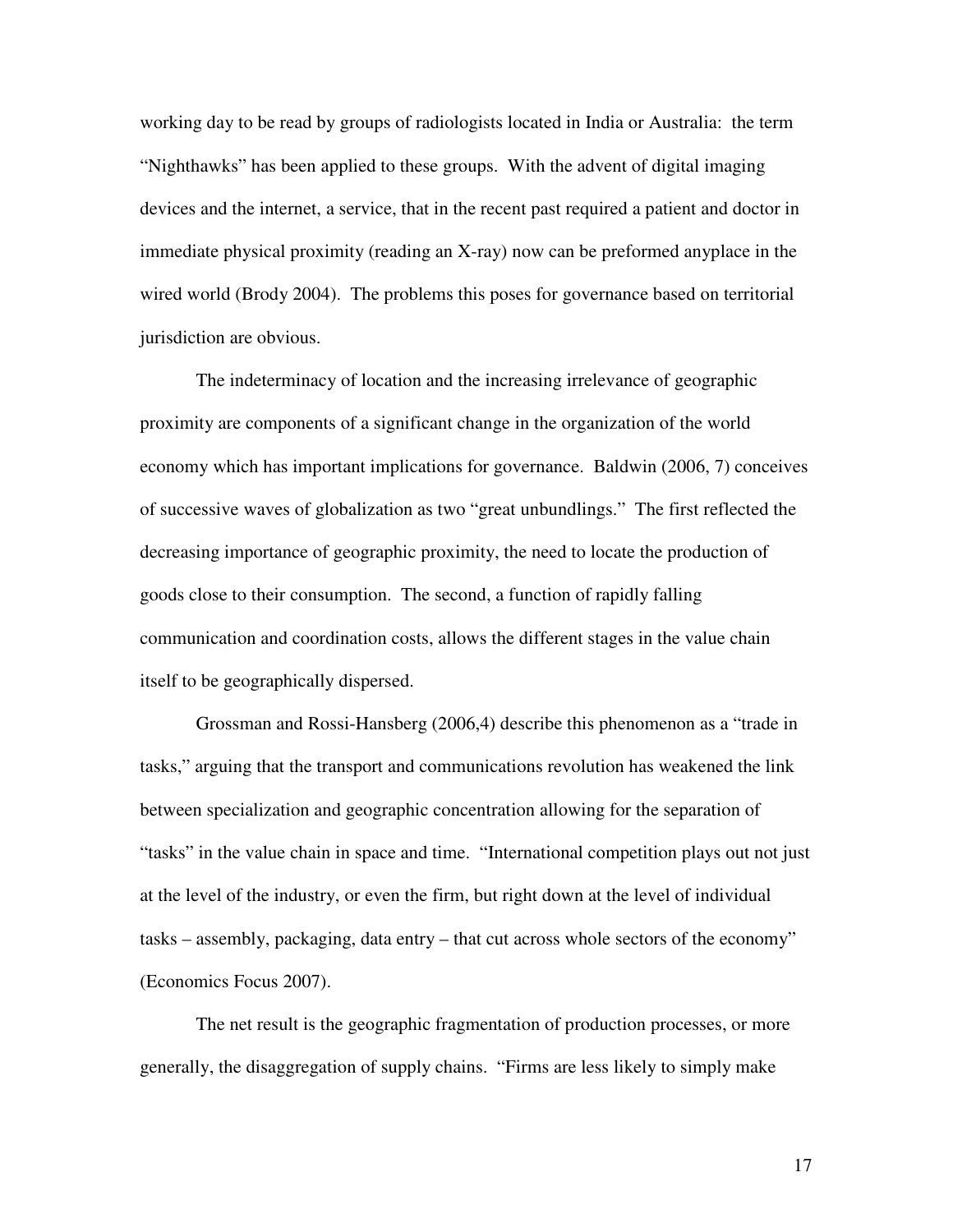products and export them; they increasingly participate in highly complex cross-border arrangements that involve a wide array of partners, customers and suppliers" (Gereffi 2005, 2). The disaggregation of supply chains and the resulting trade in tasks are manifestations of a seismic reorganization of the global economy: from the organization of production in terms of national markets and discrete cross-border flows to transnational production and supply networks (Gereffi 2005).

 The basic constituent unit of the global economy is in the process of evolving from territorially defined national markets to disaggregated supply chains comprised in large part of trade in individual tasks. The emerging globally integrated enterprise is "a company that fashions its strategy, its management, and its operations in pursuit of a new goal: the integration of production and value delivery world wide. State borders define less and less the boundaries of corporate thinking or practice" (Palmisano 2006, 129).

 Increasingly, the tasks themselves are non-material: they entail the manipulation of ideas and information that can be transmitted anywhere in an instant. While most tasks can be located in two dimensional geographic space (multi-locational digital efforts might be an exception), in aggregate the complex supply chain renders location, geographic proximity and territoriality increasingly irrelevant. The implications for economic governance are significant and it is to that topic that I now turn.

### **Economic Governance in a Transnational World Order**

We have fading borders and this means the instruments of the national states are being constantly eroded. It is no longer possible for the individual states to dictate the rules of the economic game… (Benoit 2007).

 In this interview with the *Financial Times*, Franz Müntefering, Germany's Vice-Chancellor, asked whether governments can continue to shape the laws that "rule the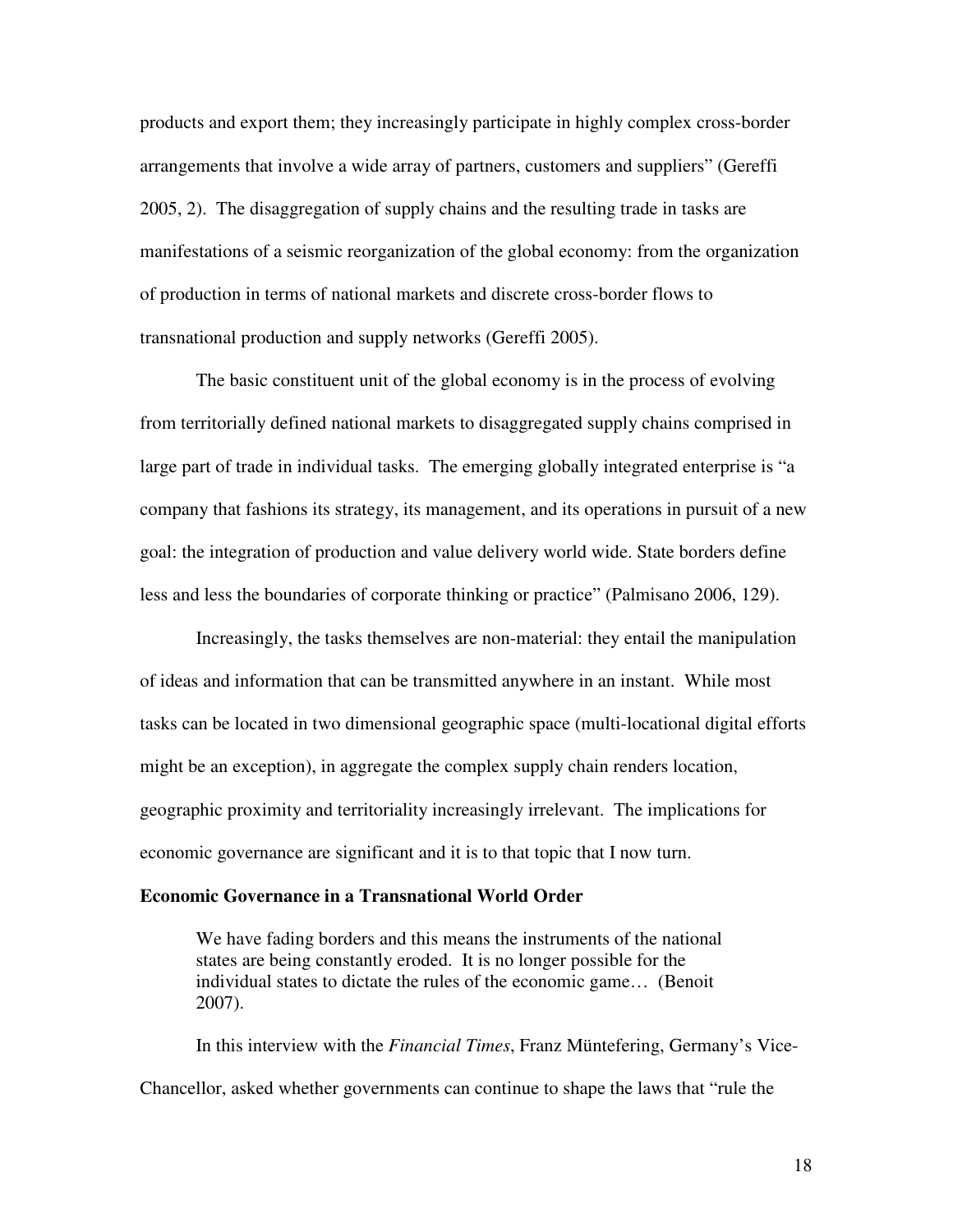world" and do so in a manner that avoids destruction of the social dimension. Bull (1977) asked the same question thirty years ago, trying to imagine alternatives to the international states system.

 He defined the essential attributes of the system as sovereign states, interaction among them to form a system, and, as noted above, "a degree of acceptance of common rules and institutions in respect of which they form a society" (225). Bull then asked what the world order would look like if one or more of these attributes disappeared: a world comprised of states and interaction among them without a society would imply the demise of the international order due to the disappearance of common values, rules and institutions; sovereign states without a system would result in isolated states where interaction was minimal.

 Bull foresaw a world order comprised of a system and society without sovereign states, the third alternative, taking the form of either a world government or a new medievalism comprised of overlapping authorities and cross-cutting loyalties (Bull 1977,  $246$ .<sup>1</sup> However, Bull wrote before the rise of autonomous transnational actors, private political authority and the digital transformation of space, before the outlines of the emerging post-Westphalian transition became obvious. While neither a world government nor the complete abandonment of state sovereignty is likely, the systemic changes taking place in the international political-economic order can be reconceptualized in terms of two underlying dimensions: the fragmentation of authority as multiple actors emerge from a state-centric system where states were the only legitimate sources of authority and the only subjects of public international law; and changes in the nature of space as borders become more permeable, location less

 $\overline{a}$ 

 $<sup>1</sup>$  See (Kobrin 1998) for a discussion of neomedievalism.</sup>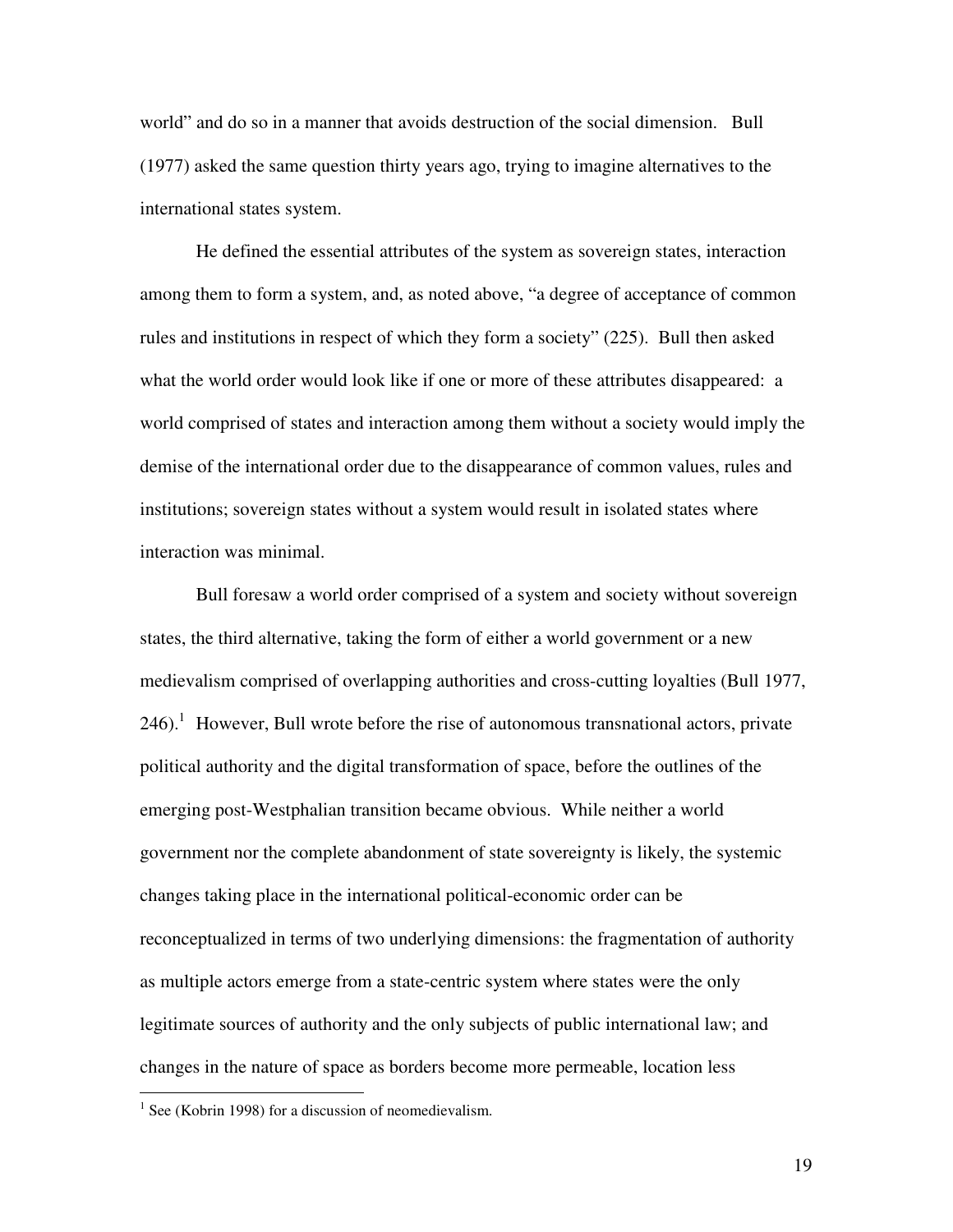determinate, proximity less important and the root principle of mutually exclusive territoriality increasingly compromised.

 In figure 1, possible changes in the political-economic system are visualized in terms of four quadrants comprised of these two dimensions. The lower left quadrant captures the traditional international system, a state-centric world order based upon mutually exclusive territoriality where all three of Bull's attributes remain intact. The lower right envisions a world where states remain as the only actors in the system, but territoriality is compromised. A possibility here is Slaughter's (2004) idea of disaggregated states with transnational governance exercised through networks of government officials preserving the system and society. It is somewhat more difficult to conceive of a system in based upon mutually exclusive territoriality where political authority has fragmented (upper left). While it may stretch the concept, Rosenau's (1990) multi-centric world of parallel universes of sovereign and non-sovereign actors may apply here.

 The upper right quadrant describes a world where both state-centric political authority and territorial sovereignty are compromised, a transnational transformation where all three of Bull's attributes of the international states system are in flux: territorial sovereignty; modes of "international" interaction; and the nature of an international society.

 Bull's underlying question remains relevant: how can we reconstruct a *system* of governance that takes multiple actors, private political authority and the decreased viability of territorial jurisdiction into account *and* provide a *society* – rules and institutions perceived as both authoritative and legitimate -- in which to embed the global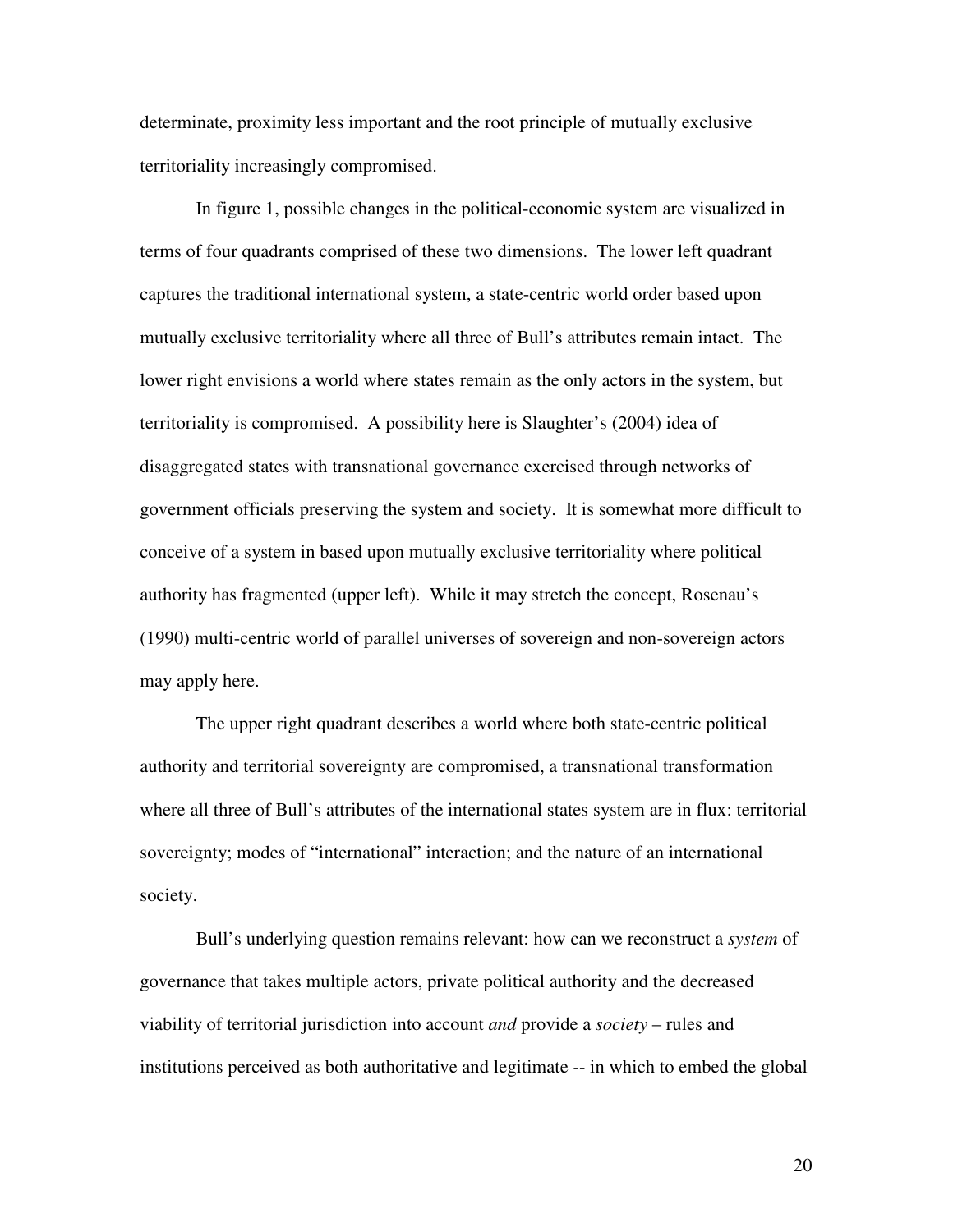market? In essence, we need to provide for both a system of interaction and some form of transnational society that encompasses both the fragmentation of authority and the dramatic changes into the nature of space. In this paper I can provide only the barest outline of an answer to that question and suggest some of the implications for governance of the firm.

# Governance without Government

Lamy notes that the concept of governance disappeared in the  $16<sup>th</sup>$  century with the emergence of nation states and the state-centric international system. Government "belongs to Westphalian nation states and their particular modes of government, legitimacy and representativeness;" a society such as medieval Europe or the current international order without any organized central power needs governance (Lamy 2006, 1).

 In defining the idea of governance without government, Rosenau (1992,1- 3) asked a critical question: "if governance connotes a system of rule, and if it is not sustained by an organized government, who makes and implements the rules?" He goes on to note that "(T)o presume the presence of governance without governments is to conceive of functions that have to be performed in any viable human system irrespective of whether the system has evolved organizations and institutions explicitly charged with performing them."

 Any effective post-Westphalian system of economic governance will have to be consistent with the parameters of the evolving transnational order including the fragmentation of authority, the rise of multiple actors in international politics and the decreased viability of territoriality. Gereffi (2005,37) defines market governance as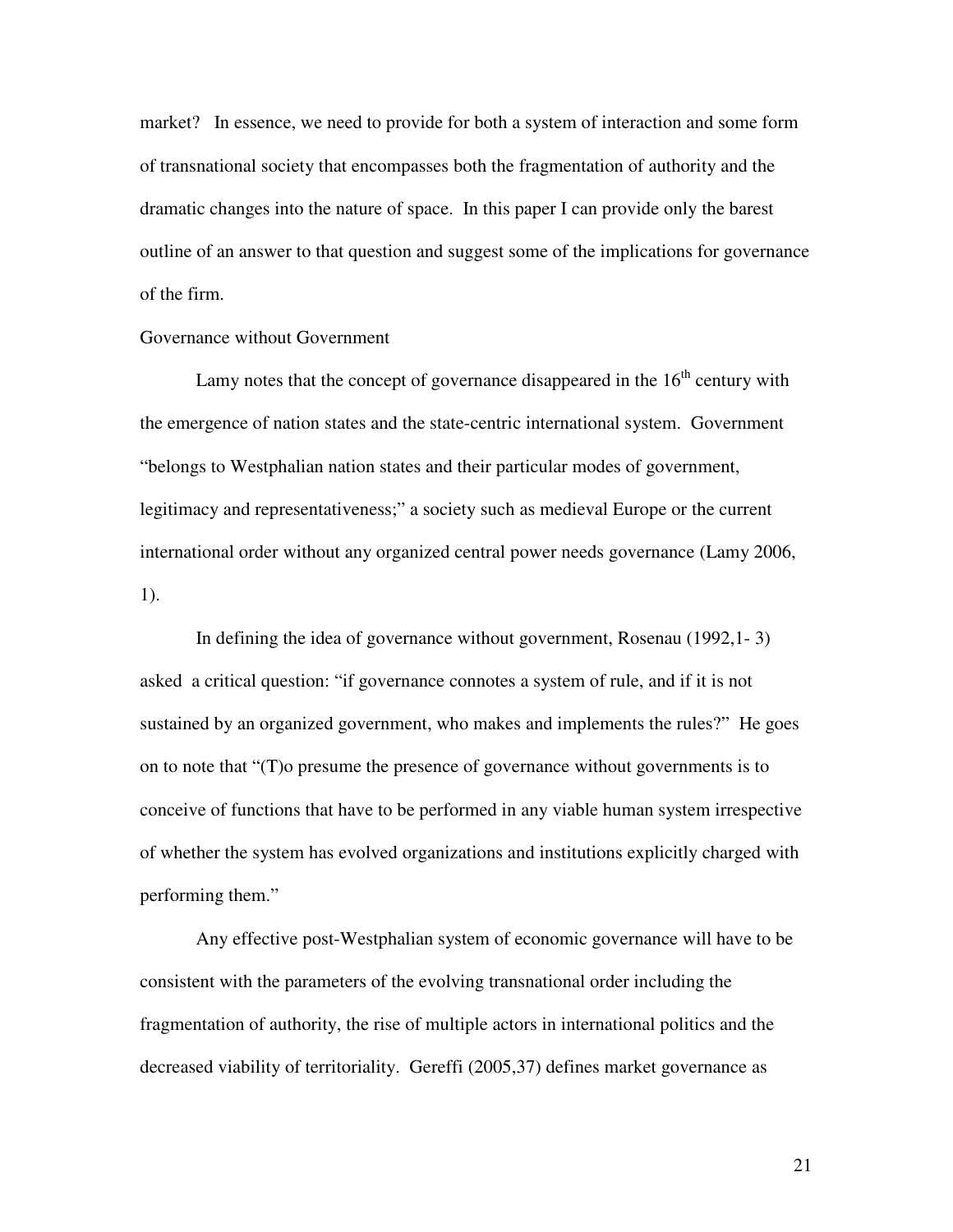"those institutions, governmental and non-governmental, that both enable and constrain the behavior of markets and market actors." He argues that three developments may allow the international system to adapt to the task of governing a global market: the thickening of international institutions; the emergence of private forms of governance; and capacity building in developing countries. The first two are directly relevant here.

 Resolving the asymmetry of partial globalization requires a mechanism to allow politics to catch up with global markets. In the absence of world government, that will have to include both empowered and authoritative international institutions that bring multiple actors (states, MNCs and NGOs) into the policy formation and decision making process and hybrid or public-private forms of governance that are perceived as legitimate and authoritative. I will focus on the latter here.

 There is increasing interest in "the emergence of private locations of authority in the international system, and their implications for the future of international order and global governance" (Hall and Biersteker 2002, 7). The concept has been discussed in terms of industry self-regulation (Haufler 2001), private international regimes (Cutler 2002), non-state market-driven governance systems (Cashore 2002), and civil business regulation (Vogel 2006).

 While the idea of private governance of markets and economic actors is often discussed in terms of business self-regulation, the concept can certainly include cooperative efforts among multiple actors such as business firms and civil society groups, as well as public authorities. Cutler, (2005) notes that international legal theory, which is premised on the authority of the territorial state, is at odds with the reality of increasingly authoritative non-state actors and "non-state law." She describes the involvement of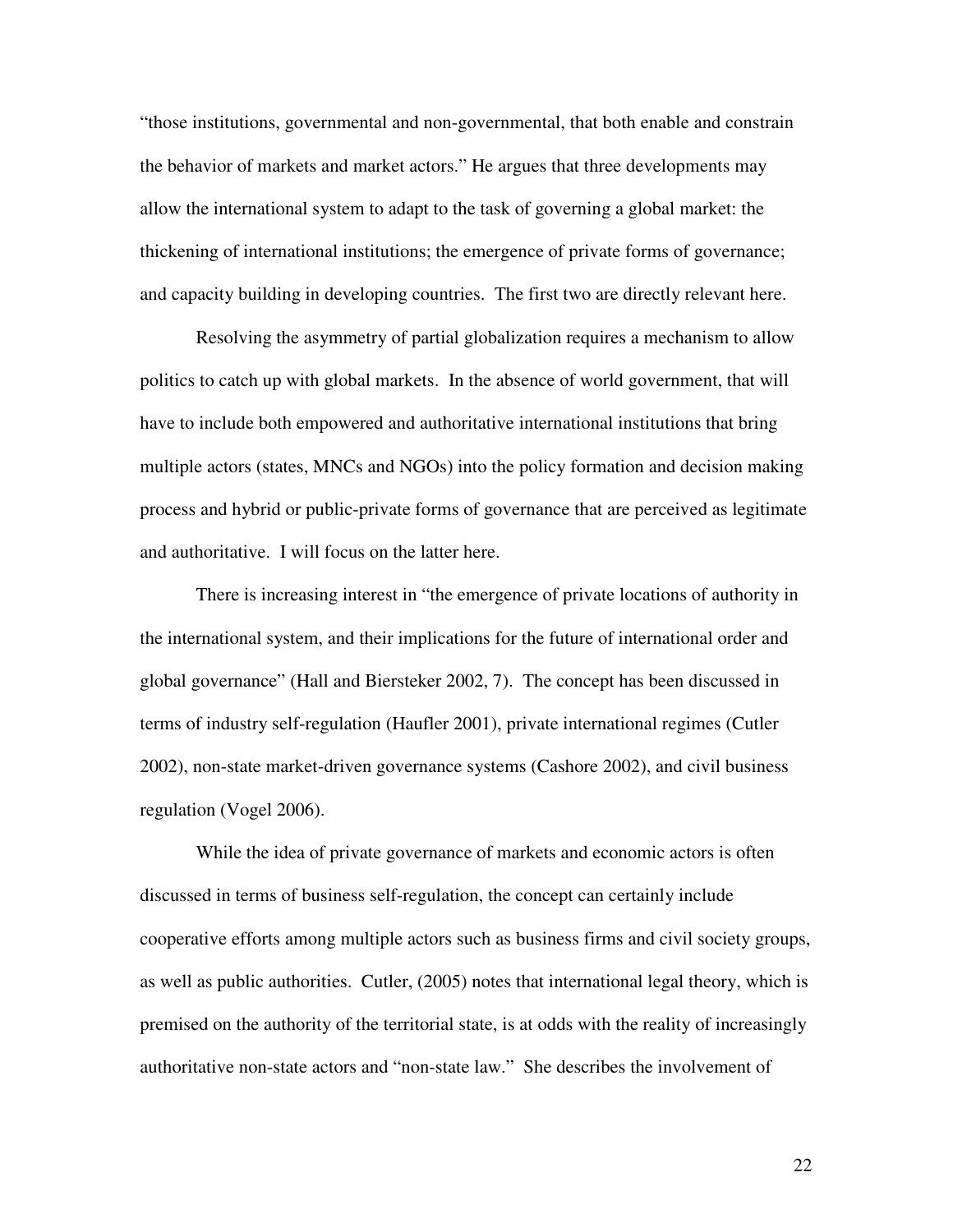states in this process as a deterritorialization and reterritorialization of law, law made by private actors enforced through the apparatus of the state.

 Regimes have been defined as "sets of implicit or explicit principles, norms, rules, and decision making procedures around which actors' expectations converge" (Krasner 1982). While regime theory was originally conceived in terms of informal arrangements in traditional international politics, more recently the idea has been applied to non-state actors with a private regime defined in terms of "an integrated complex of formal and informal institutions that is a source of governance for an economic issue area as a whole" (Cutler et al. 1999, 13).

 Similarly, Vogel (2006, 2) defines civil regulation in terms of private or non-state regulatory frameworks to govern multinational firms and global supply networks. Its defining feature is "that its legitimacy, governance and implementation is not rooted in public authority." It is based on "soft law" or private law. The concept of soft law is important here. Its primary characteristic is that it is non-binding: soft law instruments range from treaties with non-binding obligations, resolutions and codes formulated and accepted by international or regional organizations to statements by private actors which purport to formulate international principles (Roht-Arriaza 1995).

 Kenneth Abbott and Duncan Snidal (2000) distinguish between hard and soft law in terms of three characteristics: the degree to which rules are obligatory or legally binding; the precision of the rules; and the delegation of functions such as monitoring and implementation to third parties. Hard law then refers to legally binding, precise obligations that delegate authority for interpreting and implementing the law. Soft law results from relaxing each of these criteria, particularly the first.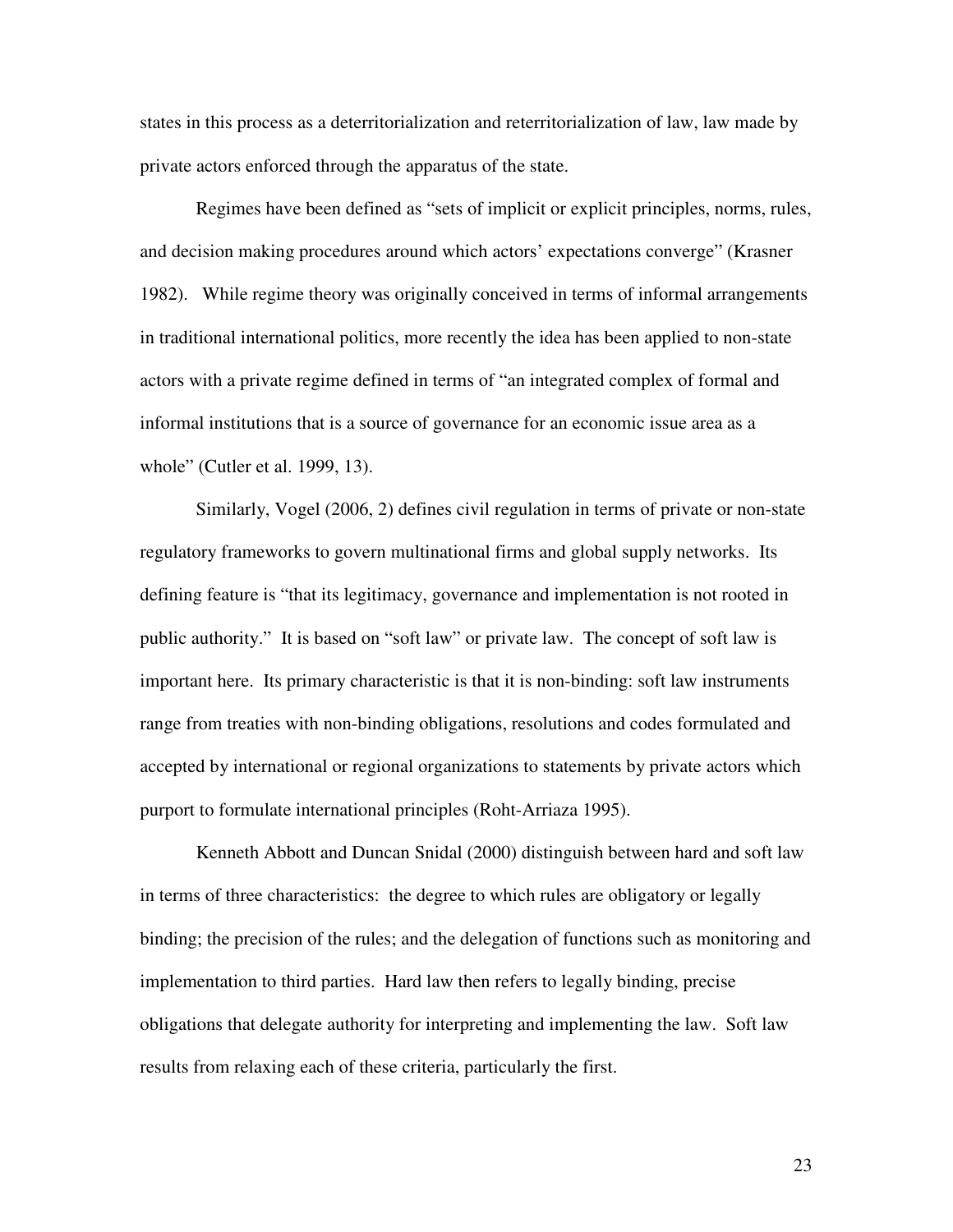A number of points are important. First, the hard-soft law distinction is continuous rather than binary. Second, the lack of legally binding obligations does not mean that adherence to soft law is completely voluntary: agreements may be enforced through a variety of control mechanisms such as political pressure or public opinion. Third, there are numerous instances of soft law commitments evolving over time into hard international law: "it is evident that a substantial part of 'soft' law today... describes part of the hard law of tomorrow" (Dupuy 1990; Hillgenberg 1999).

 There are a number of examples of private or hybrid public/private governance regimes that have provided effective governance through soft law in a variety of issue areas. The International Standards Organization (ISO), founded in 1946, is a network of the national standards institutes of 156 countries with a central secretariat in Geneva. Each national committee determines its own composition. "ISO occupies a special position between the public and private sectors. This is because, on the one hand, many of its member institutes are part of the governmental structure of their countries, or are mandated by their government. On the other hand, other members have their roots uniquely in the private sector, having been set up by national partnerships of industry associations."<sup>2</sup>

 ISO's standards are "voluntary." However, as Roht-Arriaza observes, the process is neither fully private nor fully voluntary. "The standards may affect the public regulatory process in a number of ways: global and regional trade agreements may explicitly recognize them; government regulations may refer to them for definition of terms; and government procurement rules may adopt them. Further, market pressure

 $\overline{a}$ 

<sup>&</sup>lt;sup>2</sup> http://www.iso.org/iso/en/aboutiso/introduction/index.html.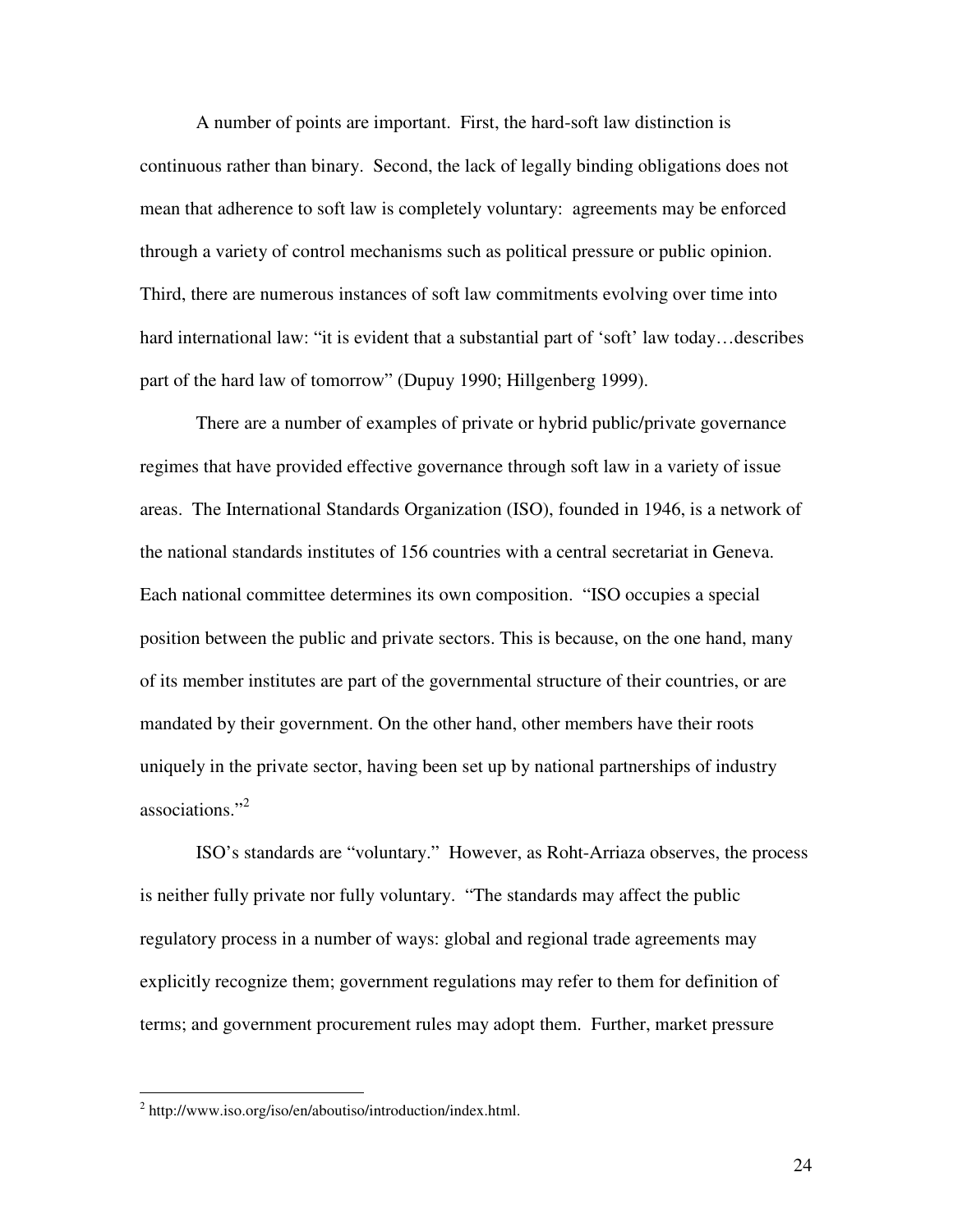from consumers, financiers, insurers, and competitors may convert them to prerequisites for companies wanting to do business in large markets" (Roht-Arriaza 1995, 487).

 ISO engages in what has been termed a form of private lawmaking. It broadened its reach considerably with its 9000 quality control standards (1987) and is blurring the line between the private and public spheres with its 14000 environmental standards now under consideration. Increasingly, ISO sets industry standards in conjunction with or in addition to those set by domestic regulators (Spiro 1996, 967).

 Cashore (2002, 2) describes the Forest Stewardship Council which involves both industry and civil society groups and uses eco-labeling to identify forest companies and land owners who practice sustainable forestry. He describes the program in as a nonstate market-driven entity, as an example of "transnational private governance systems that derive their policy making authority not from the state, but from the manipulation of global markets and attention to consumer preferences."

 The idea of governance does not imply that government is irrelevant: while state power has certainly eroded as markets have become global, it has not disappeared. There are still a large number of economic transactions that can be governed by states on the basis of territorial sovereignty. However, while states remain "essential players, to a considerable and growing extent, rule making, as well as rule elaboration and application…are taking place in global settings that, even if established by states…conduct their activities…with some de facto decision making independence from their creators" (Cohen and Sabel 2006, 165).

 An effective *system* of governance of global markets must transcend both mutually exclusive territoriality and sovereign authority. It must exert non-territorial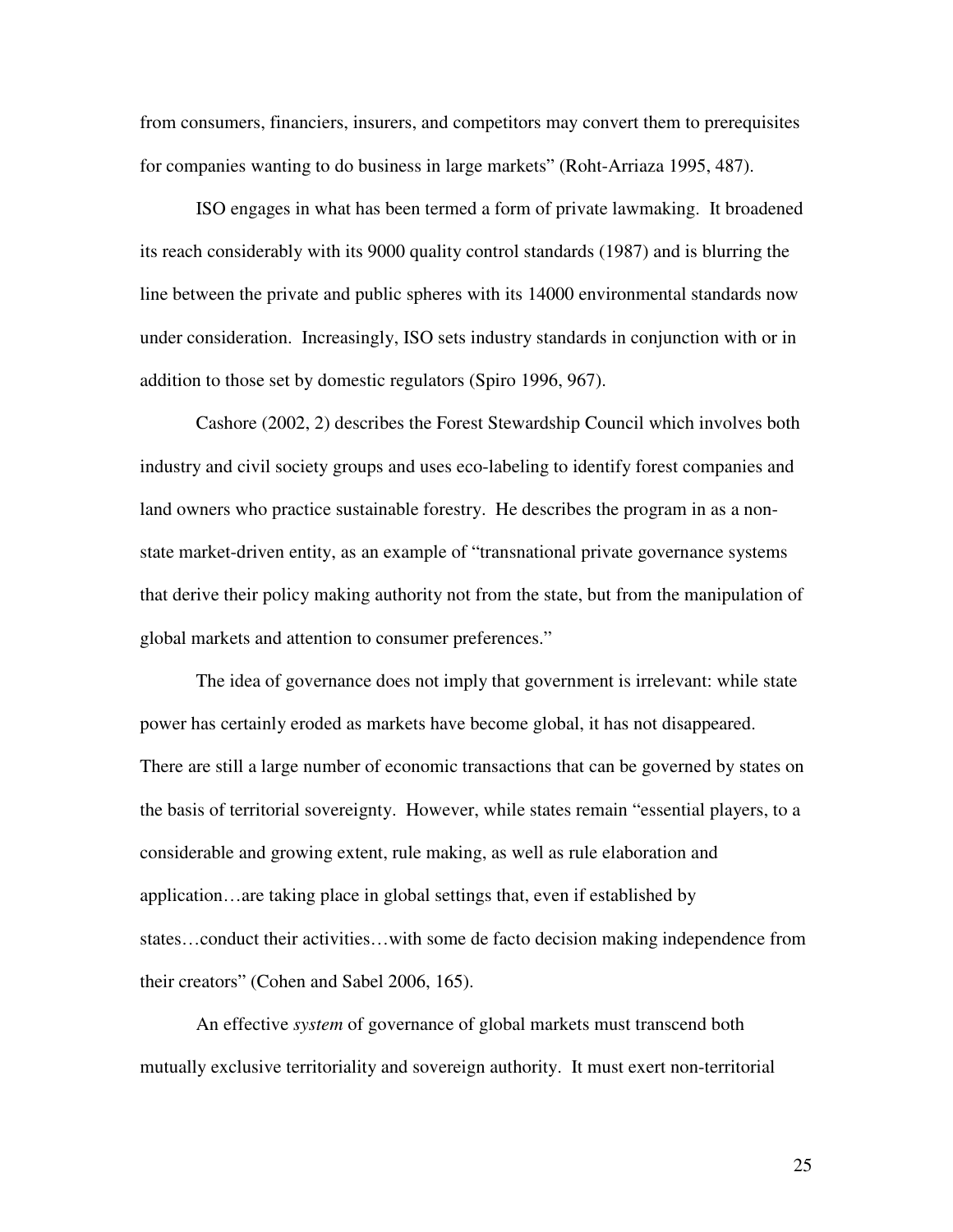control and involve multiple actors to reflect the fragmentation of political authority. What appears to be evolving is some combination of inclusive and authoritative international organizations and private, soft law based, governance regimes.

 Bull's second concern was a *society* in which to embed markets and economic actors; some system of norms, rules and institutions. I argued above that under the Westphalian system, international markets comprised of discrete cross-border transactions were, to a large extent, embedded in the international state system as a political community with international institutions seen "essentially as instruments that states use to achieve common purposes" (Keohane and Nye 2003. 387). If government by states and the states system is replaced (at least in part) by a system of transnational governance, what will constitute the political community or society to confer authority and legitimacy on governance institutions?

 A critical assumption of the Westphalian system is that of the state as a container, of a congruity between the politics, economics and social relations. Territorial borders delimit political space and provide the basis "on which individuals are included and excluded from participation in decisions affecting their lives" (Held 2006, 292). That is no longer the case in an interconnected world where it is increasingly likely that individuals will be affected by decisions made by other states in the system, by private political authorities, and by autonomous international organizations. There is "less and less congruence between the groups of participants in a collective political decision and the total of all of those affected by the decision" (Habermas 2001, 70). It is difficult to stretch the traditional idea of a political community, either within the bounds of a state or as a society of states, to encompass this complex transnational world order.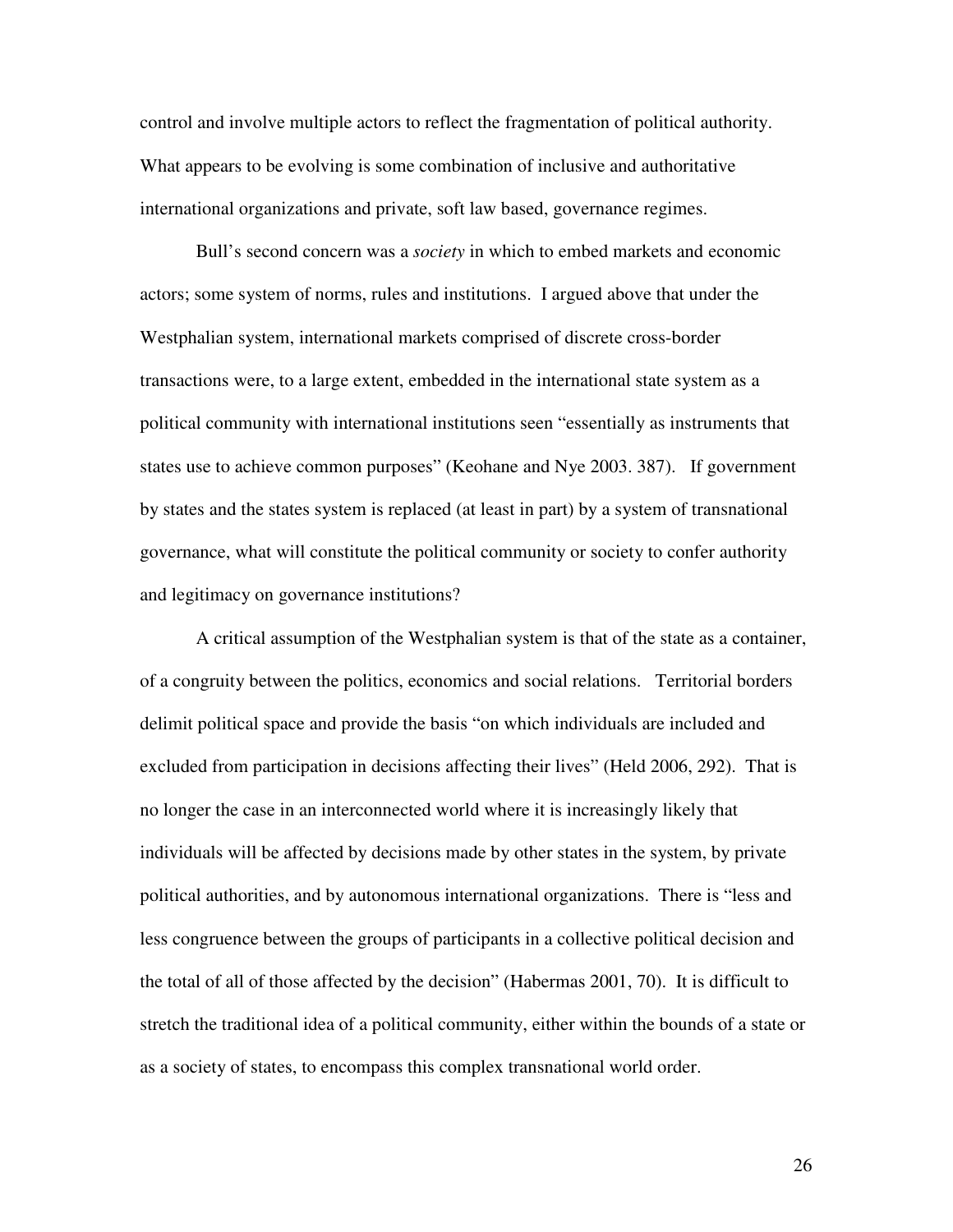I have noted elsewhere that "our modes of thought are trapped in the modern state system…we can only express our concepts of political and economic authority in terms of borders and territorial jurisdiction" (Kobrin 2004, 129). The very concept of territorial jurisdiction is entwined with conceptions of space, distance and identity (Berman 2002). It is difficult to conceive of a society that is not both territorially delimited and based on sovereign authority.

 Reconceptualizing the concept of a "society" in transnational terms requires relational rather than geographic concepts, spaces of flows rather than spaces of spaces (Castells 2000). The transnational space is filled with multiple and overlapping networks of supply chains, multinational firms, trans-governmental relations, international organizations, civil society organizations and private regimes and governance systems. It is reasonable to argue that each of these constitutes a political community or society in Bull's terms – common norms, rules and institutions.

 Given the interwoven and networked nature of the transnational political space, it is possible that over time a larger political community will emerge that is congruent with the global economy, a "society" comprised of generally accepted norms and rules. "The evolution of intersubjective consensuses based on shared fates and common histories, the possession of information and knowledge, the pressure of active or mobilizing publics, an/or the use of careful planning, good timing, clever manipulation, and hard bargaining, can – either separately or in combination – foster control mechanisms that sustain governance without government" (Rosenau 1997, 147).

 We are immersed in the post-Westphalian transition and can only dimly perceive the emerging outlines of a transnational world order. It is clear, however, that the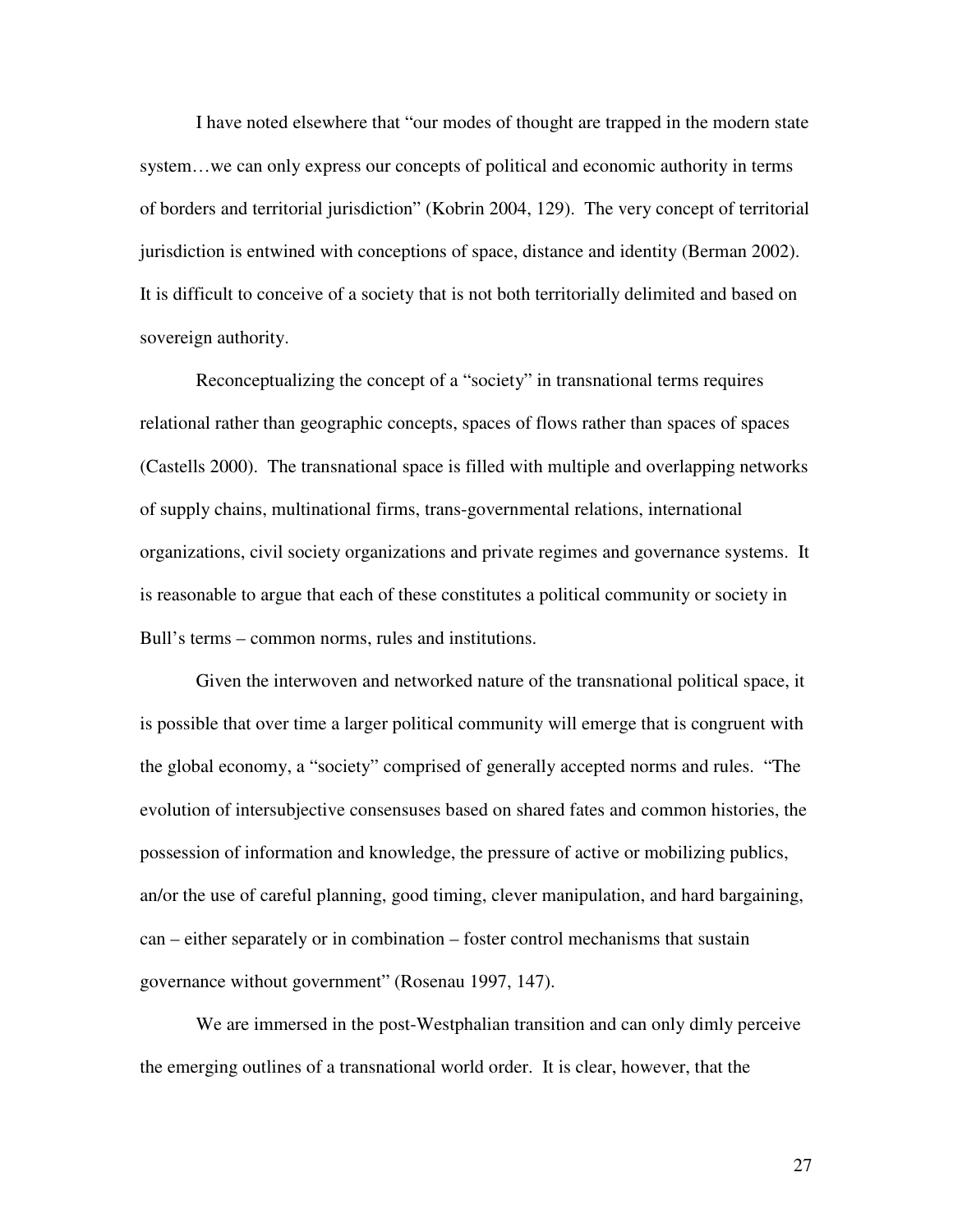emergence of effective global economic governance will be a difficult and drawn out process. We are likely to be left with partial globalization, and all of the problems that entails for governance of the economy and economic actors for some time to come.

#### **Implications for the Firm**

 Rosenau (1990, 249, 252) posits the coexistence of state-centric and multi-centric worlds where "both sovereignty-bound and sovereignty-free actors have come to define themselves as the subject of world politics, while viewing the other as objects." That contradiction is critical: in a transnational system, multinational firms are both governed and governor, both objects and subjects of international politics.

 Cultler (2001, 137) terms this "the problem of the subject." She notes that the "implications of treating corporations, like individuals, as objects and not as subjects are deeply troubling empirically and normatively. When one reviews the activities of business corporations it becomes clear that while they may be objects at law (*de jure*), they are, in fact, operating as subjects (*de facto*)." Multinational firms are now part of the governance process, entities with duties as well as rights: private political authority is a reality.

 The idea of private political authority calls the liberal distinction between the public and private spheres into question. Under the Westphalian system the state was seen as the locus of political and legal authority and the self-regulating market as an apolitical arena for private economic relations (Cutler 2001). That is no longer a reasonable picture of reality as multinational firms -- as well as NGOs and international organizations -- are becoming part of a hybrid transnational system of governance.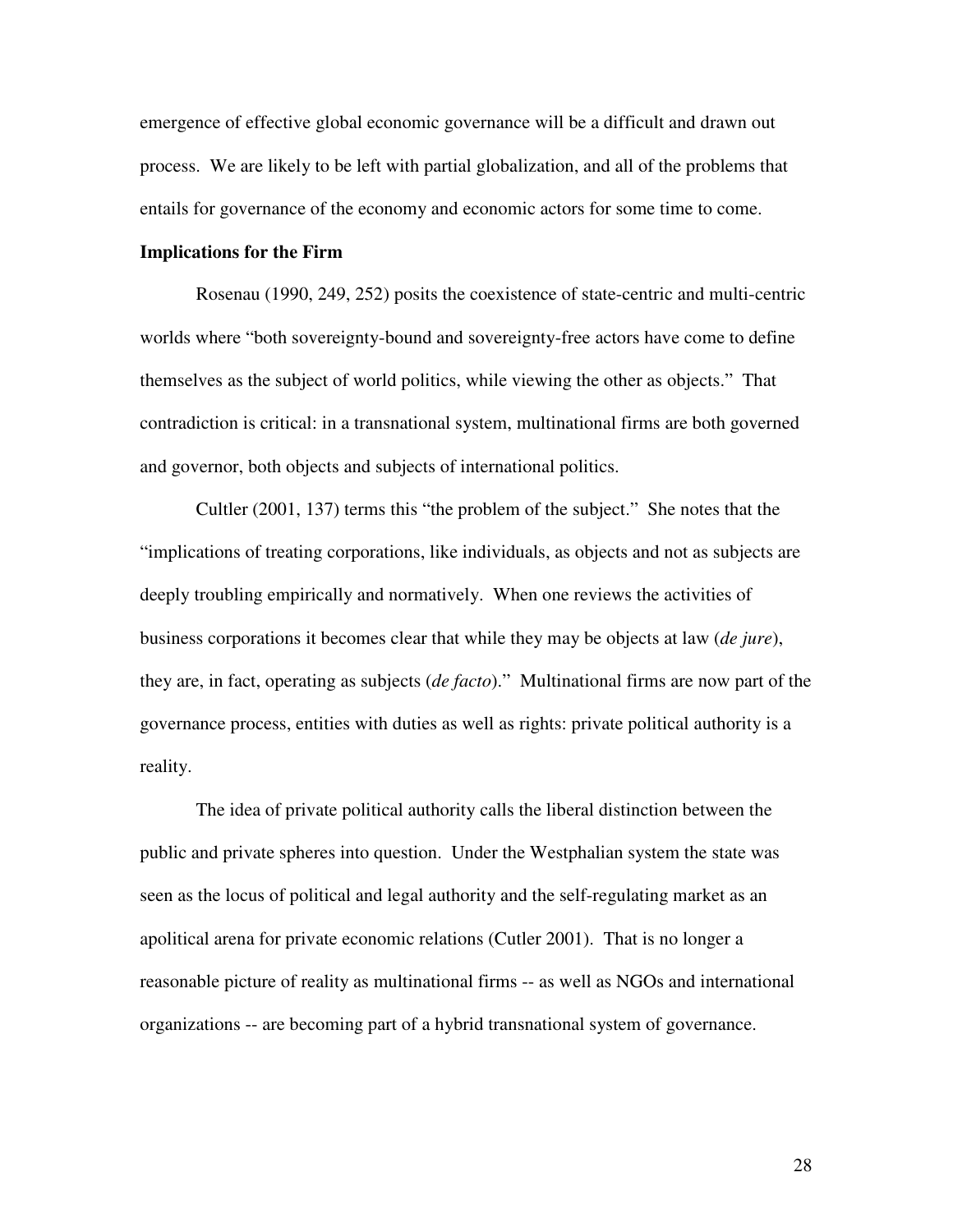While the very extensive literature on corporate social responsibility acknowledges that corporations have responsibilities to stakeholders over and above their owners (shareholders), few suggest that the corporation has a responsibility to undertake activities that have no relation to profitability (Vogel 2005). At this point, however, a MNCs public responsibilities could well include the provision of health care (e.g., dealing with AIDS in Africa), promoting rather than merely observing human rights, maintaining order in failed states and more generally, acting as a provider of public goods. These duties tend to be imposed on the firm as a result of its capabilities and its role as a political actor and there is no obvious reason why they should bear a relationship to profitability. That raises very basic questions about the social definition of a corporation, and the responsibilities of its managers, which are as yet unresolved.

 More tangibly, the transnational transformation and its impact on the role and very definition of the MNC raise profound strategic issues for the firm. While nonmarket or political strategies have been part of the International Business literature for some time (Boddewyn and Brewer 1994), transnational politics – the implications of the firm as subject – will have to be incorporated directly into the core strategy of the multinational firm.

 Since the early pioneering work of Fayerweather (1982) the fundamental strategic problem of the MNCs has been expressed in terms of the tension between exploiting the considerable advantages of the firm's global footprint and the need to respond to unique political, social and cultural differences in individual markets. Fayerweather expressed this as a tension between pressures for unification and fragmentation of strategy.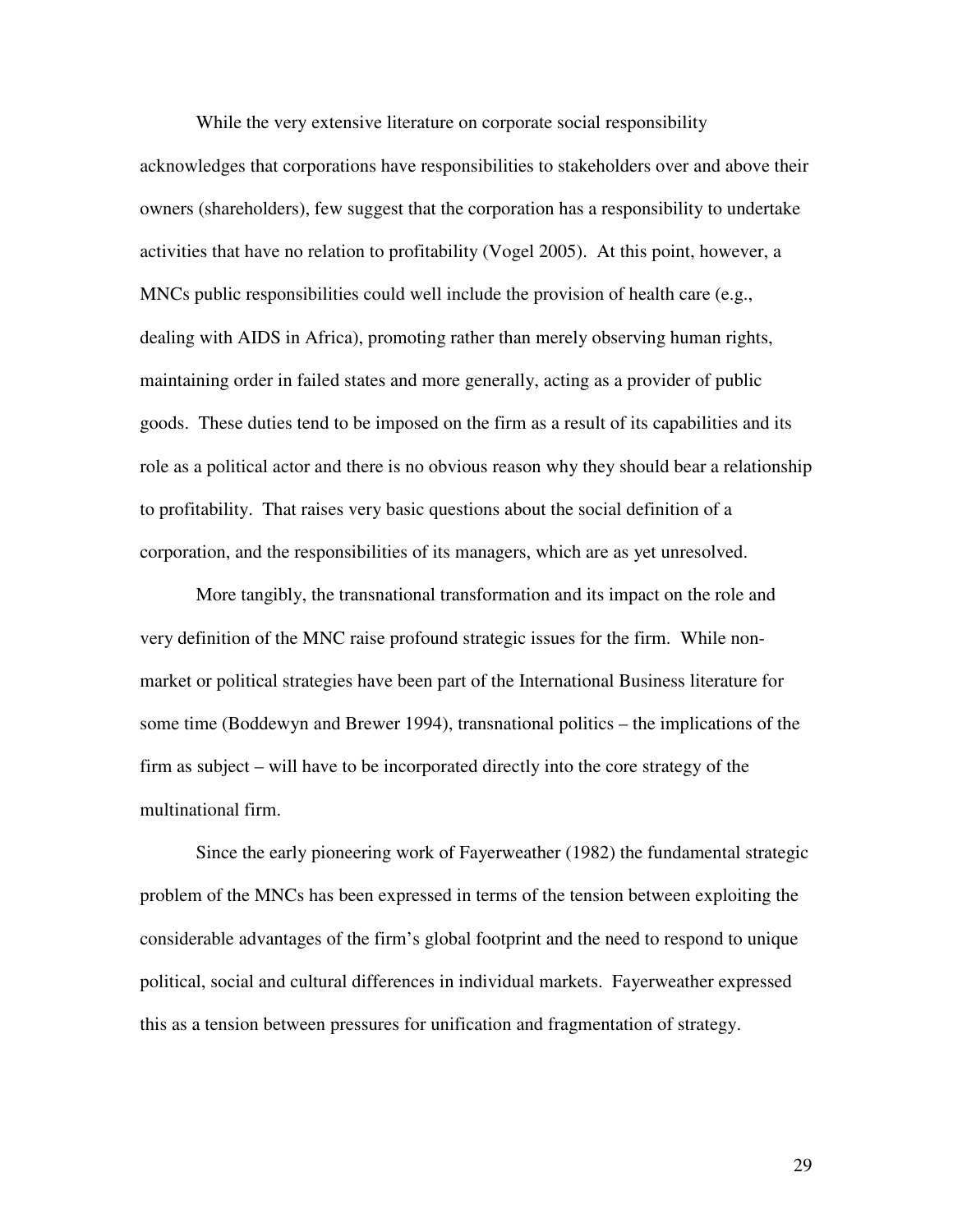Bartlett and Ghoshal (1989) greatly developed and expanded the concept. They argued that to fully exploit its strategic potential the firm must *simultaneously* respond to pressures for adaptation through national responsiveness and efficiency through global integration. Firms which can gain meaningful efficiency benefits through integration (e.g., scale, scope or learning) and who face minimal pressures to respond to market differences are classified as "globally integrated." Those to whom returns to efficiency are limited and the pressures to respond to market differences are strong are "nationally responsive." Firms in industries such as Pharmaceuticals who simultaneously face strong pressures both to integrate across borders (due to enormous R&D costs) and to respond to national differences (in drug regulation and purchasing) are "transnational."

 Formulating the core strategic problem of the multinational firm in terms of simultaneous pressures to obtain efficiencies through integration and to adapt through responsiveness is consistent with the Westphalian international order. It reflects a world of borders and territoriality where the defining aspect of the MNC involved "expansion of the operating horizon of the enterprise beyond the borders of the home nation" (Tallman and Yip 2003, 320). In essence, the framework forces managers to think about when *cross-border* differences can, and should be ignored, and when they must be dealt with directly.

 In a transnational strategic context, borders and territoriality are of diminished import, the line between the public and private spheres has blurred and private political authority is a reality. Increasingly, multinational firms are both objects and subjects, governed and governors, they have duties and as well as rights and are increasingly likely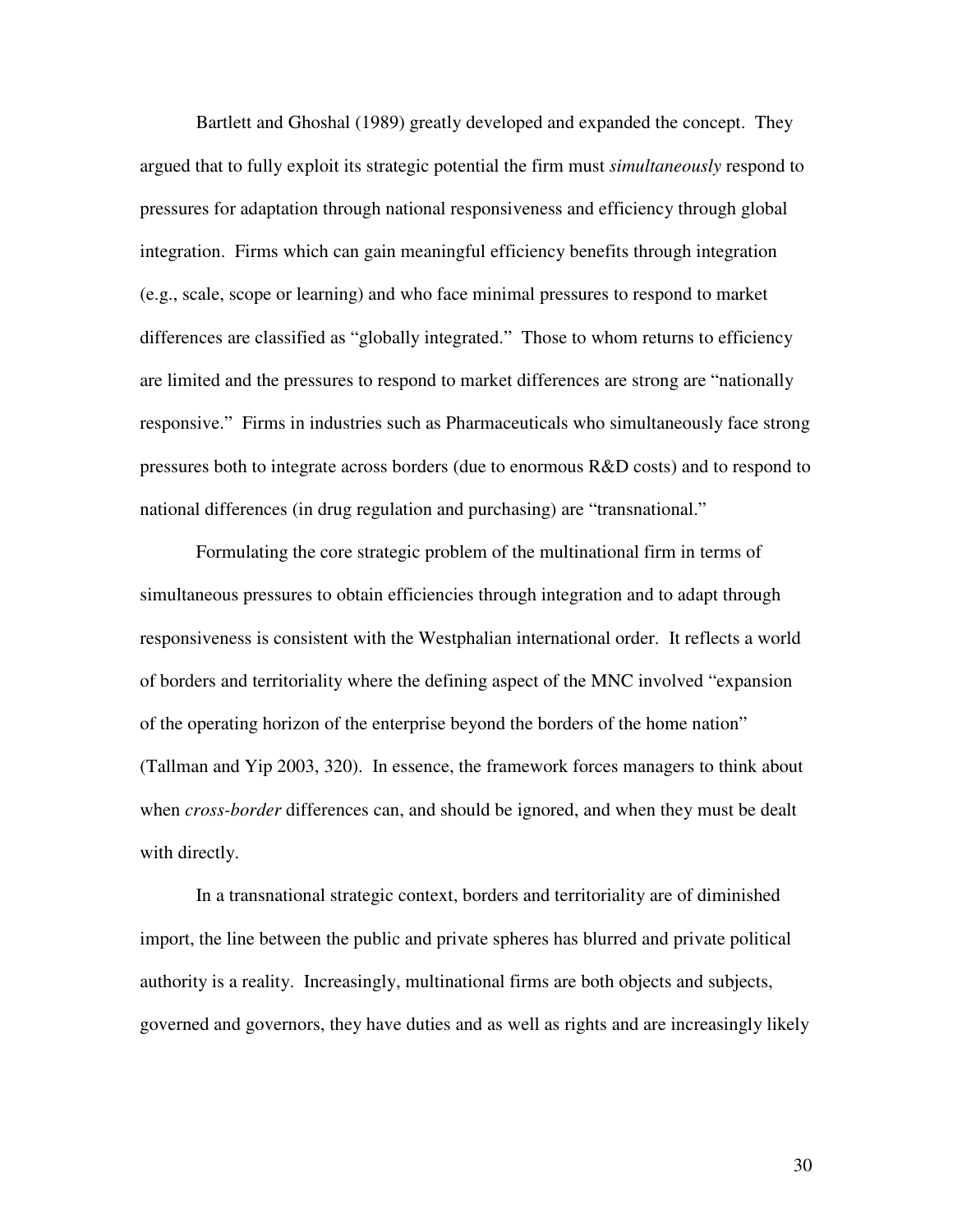to be part of a hybrid, transnational governance regime. This newly emerging nonterritorial context requires that pressures for global governance be added to the responsiveness – integration framework. Many multinational firms must now respond strategically to both territorial and non-territorial imperatives.

 This new third dimension reflects the degree to which firms are likely to have "public" responsibilities imposed on them (e.g., the provision of public goods), exercise private political authority, or be incorporated in transnational governance regimes. Some firms (or industries) are likely to unaffected by governance pressures: they remain private market-based economic actors who are objects rather than subjects. Others exercise political power, have explicit duties as well as rights, and are part of the governance structure. They are hybrid entities with a presence in both the private and public spheres.

 I can do no more than speculate on the strategic implications of this added private-hybrid dimension here. One obvious problem is that it does not fit cleanly into the earlier geographically-rooted formulation of MNC's strategic calculus. It is a third dimension that is hard to insert into a two-dimensional territorial space. There is no question, however, that it must be dealt with.

 The extent to which a multinational firm is subject to pressures to respond nationally or integrate globally is a function of industry characteristics. Pressures to function as a hybrid (as opposed to a purely private firm) should also reflect industry characteristics such political salience (oil or minerals), the degree of oligopoly, whether or not the product is essential (e.g., pharmaceuticals), visibility (upstream versus downstream operations) and the impact on the environment or human rights. However, other factors may well come into play here such as region of origin. For example, firms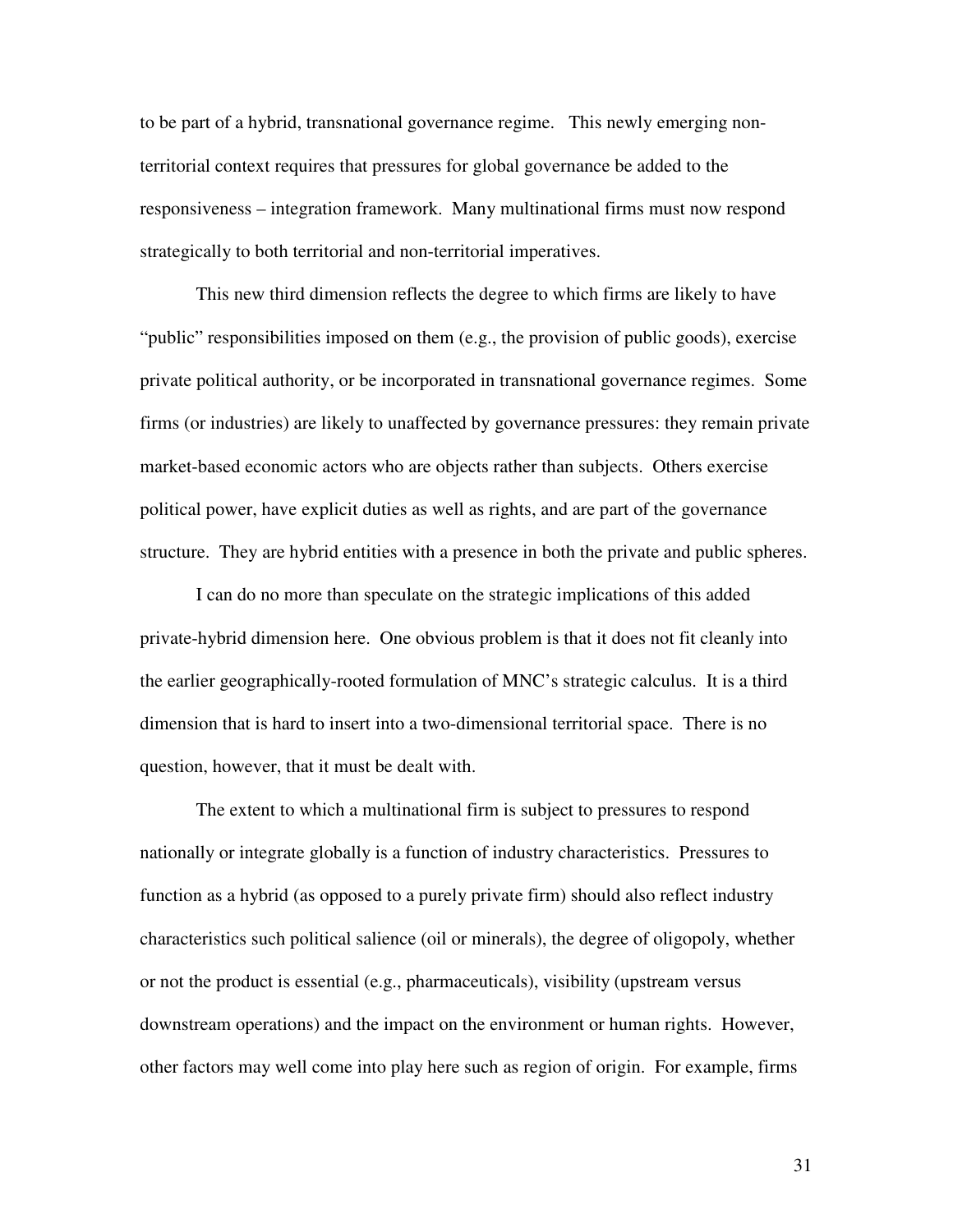based in democratic societies may be more subject to public pressure, and thus more susceptible to accepting public responsibilities, than those based in autocratic regimes.

 There is no reason to suspect that transnational governance is correlated with either national responsiveness or global integration. Clothing or food firms, where responding to national differences is critical, may well find themselves part of a hybrid regime with NGOs and international organizations which attempts to agree on a schedule of worker rights and perhaps even monitor and sanction violations. Pharmaceutical companies, which are the epitome of a transnational firm, are clearly actors exercising private political authority and an industry which has been successfully pressured to supply public goods.

 The addition of a governance dimension will significantly complicate the strategic problems faced by multinational firms. First, and most obviously, it requires that the firm deal with three dimensions rather than two simultaneously. More importantly, the new governance dimension is different in kind from the other two. As noted above, there is no reason to assume that governance activities will bear a direct, and perhaps even an indirect, relationship to returns and profitability: they result from the dramatically changed role of the multinational firm in a transnational order. While managers will have develop strategies that deal simultaneously with integration, responsiveness and governance, to a very real extent, that will entail juggling apples and oranges. The governance dimension may be difficult to evaluate using the metrics common to the other two.

 Furthermore, if firms are functioning as subjects rather than objects, if they are political actors involved in the determination of political outcomes, then questions of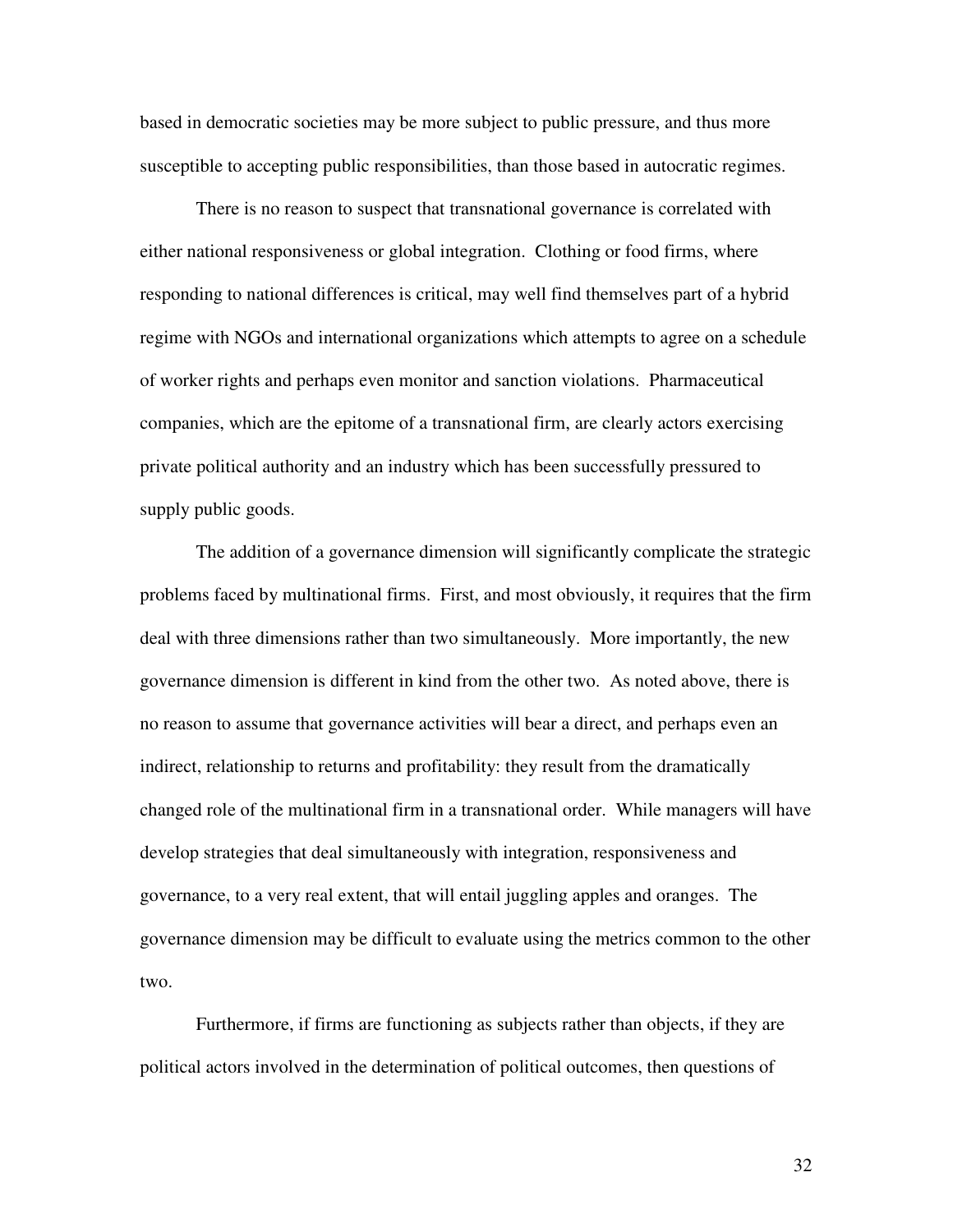authority, legitimacy and democracy need to be dealt with. Mangers of MNEs are certainly not elected nor are they subject to democratic control (Scherer et al. 2006). That raises extremely complex questions of accountability which are not normally relevant in the process of determining strategy. (See Held 2006; Keohane and Nye 2003; Koenig-Archibugi 2004; Scherer et al. 2006 for a more complete discussion of these issues.)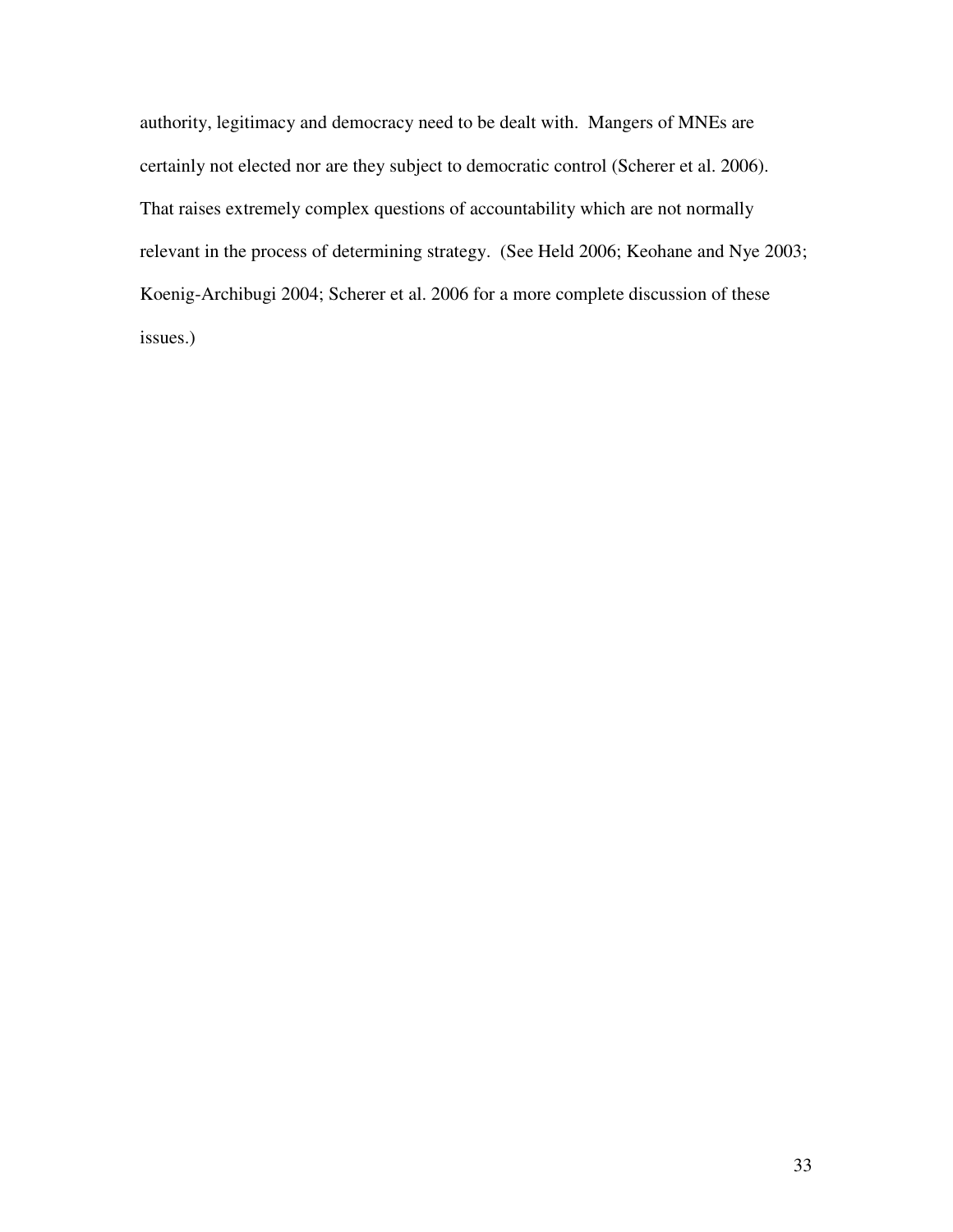Figure 1. Possible Political-Economic Systems



**AUTHORITY** 

**AUTHORITY** 

Mutually exclusive territorial jurisdiction

Space as relational: territoriality compromised

**TERRITORIALITY**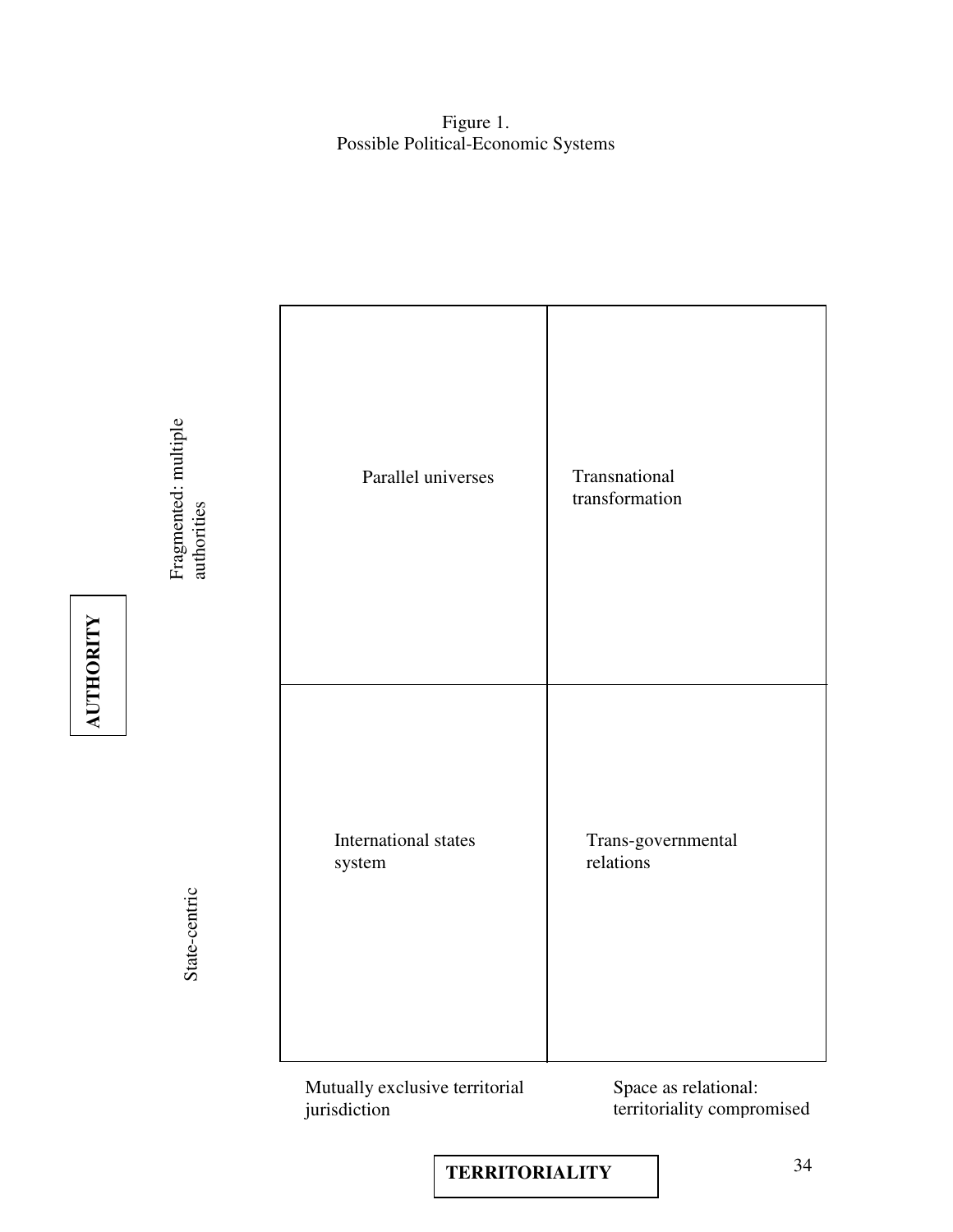## **BIBLIOGRAPHY**

Abbott, Kenneth W., and Duncan Snidal. 2000. Hard and Soft Law in International Governance. *International Organization* 54 (3):421-56.

Abdelal, Rawi, and Christopher M. Brunder. 2005. Private Capital and Public Policy: Standard & Poor's Soveriegn Credit Ratings. Boston: Harvard Business School Case. Akdeniz, Yaman. 2001. Case Analysis of League Against Racism and Antisemitism (LICRA), French Union of Jewish Students, v Yahoo Inc. (USA), Yahoo France. In *Electronic Business Law Reports*, 110-20.

Anderson, James. 1996. The Shifting Stage of Politics: New Medieval and Postmodern Territorialities. *Environment and Planning D: Society and Space* 14:133-53.

Baldwin, Richard. 2006. Globalization: The Great Unbundling. Helsinki: Economic Coucil of Finland.

Bartlett, Christopher A., and Sumantra Ghoshal. 1989. *Managing Across Borders: The Transnational Solution*. Boston: Harvard Business School Press.

Benoit, Bertrand. 2007. SPD Chief Stands By Call to Tackle 'Locusts'. In *Financial Times*. London.

Berman, Paul Schiff. 2002. The Globalization of Jurisdiction: Cyberspace, Nation States, and Community Definition. 166. Hartford, University of Connecticut School of Law. Blair, Tony. 2007. Speech to The World Economic Forum.

Boddewyn, Jean, and Thomas Brewer. 1994. International Business and Political Behavior: New Theoretical Directions. *Academy of Management Review* 20 (2):397-413. Brody, William R. 2004. Nighthawks: Global Outsourcing Comes to Radiology. In *Crossroads*.

Bull, Hedley. 1977. *The Anarchical Society: A Study of Order in World Politics*. New York: Columbia University Press.

Cashore, Benjamin. 2002. legitmacy and the Privatization of Environmental Governance: How Non-State Market-Driven (NMSD) Governance Systems Gain Rule-Making Authority. *Governance* 15 (4):503-29.

Castells, Manuel. 2000. *The rise of the network society*. Oxford ; Malden, Mass.: Blackwell Publishers.

Cohen, Joshua, and Charles Sabel. 2006. Extra Rempublicam Nulla Justica? *Philosophy and Public Affairs* 34 (2):148-75.

Cutler, A. Claire. 2001. Critical Reflections on the Westphalian Assumptions of International Law and Organization: A Crisis of Legitimacy. *Review of International Studies* 27:133-50.

Cutler, A. Claire. 2002. Private International Regimes and Interfirm Cooperation. In *The Emergence of Private Authority in Global Governance*, edited by Rodney Bruce Hall, and Thomas J. Biersteker, 23-40. Cambridge: Cambridge University Press.

Cutler, A. Claire. 2005. Critical Globalization Studies and International Law Under Conditions of Post Modernity and Late Capitalism. In *Critical Globalization Studies*, edited by P. Applebaum, and William I. Robinson, 197-205. New York and London: Routledge.

Cutler, A. Claire, Virginia Haufler, and Tony Porter. 1999. Private Authority and International Affairs. In *Private authority and international affairs*, edited by A. Claire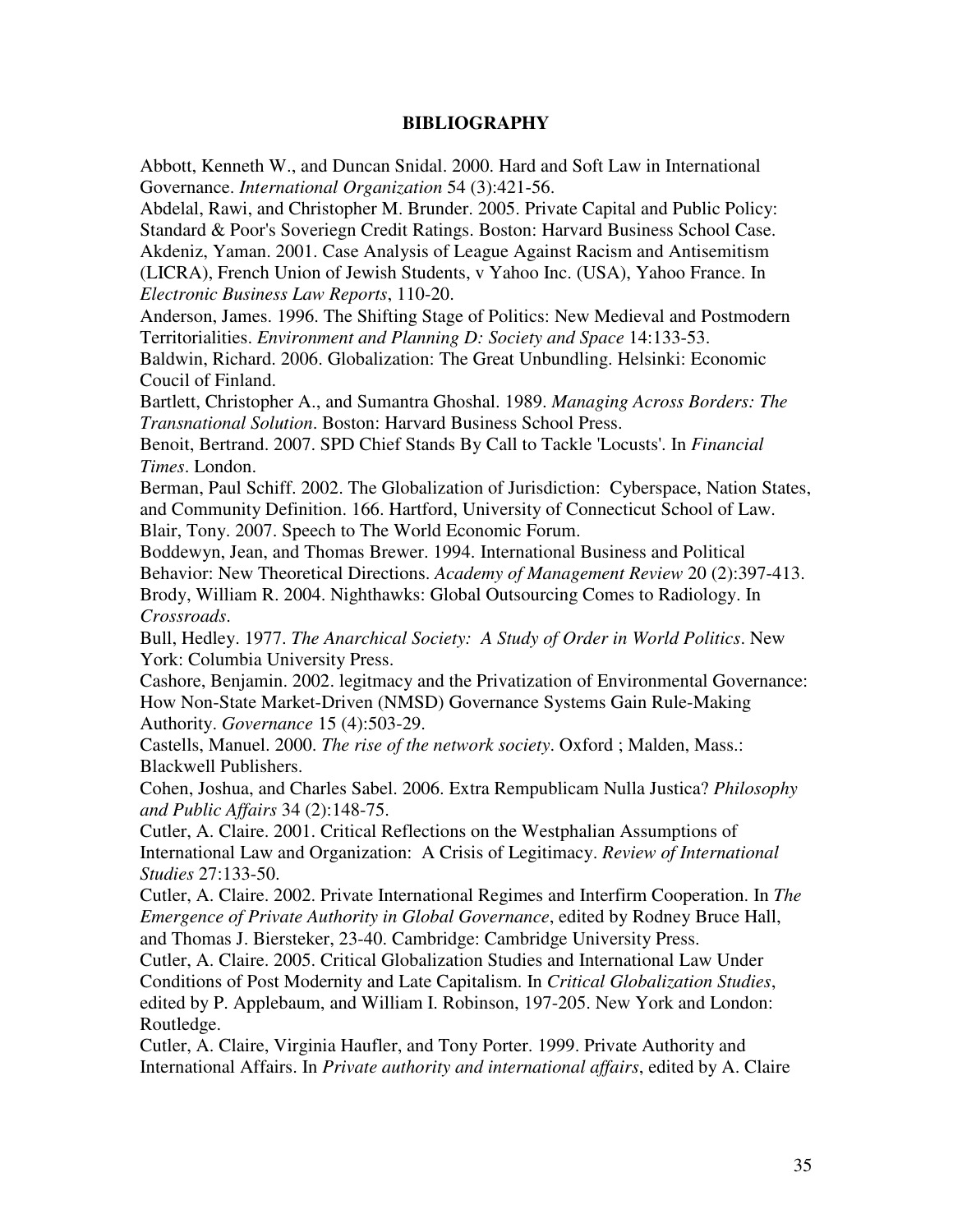Cutler, Virginia Haufler, and Tony Porter, 3-28. Albany, N.Y.: State University of New York Press.

Dupuy, Pierre-Marie. 1990. Soft Law and the International Law of the Environment. *Michigan Journal of International Law* 12:420-35.

Economics Focus. 2007. The Great Unbundling. In *The Economist*.

Fayerweather, John. 1982. *International Business Strategy and Administration*. Cambridge: Ballinger Publishing Company.

Gereffi, Gary. 2005. The New Offshoring of Jobs and Global Developement. In *ILO Social Policy Lectures*. Jamaica: International Institute for Labor Studies.

Grossman, Gene, and Rossi-Hansberg. 2006. The Rise of Offshoring: It's Not Wine for Cloth Anymore. Princeton: Princeton University.

Habermas, Jurgen. 2001. *The Postnational Coalition: Political Essays*. Cambridge: MIT Press.

Hall, Peter, and David Soskice. 2001. *Varieties of Capitalism*. Oxford: Oxford University Press.

Hall, Rodney Bruce, and Thomas J. Biersteker. 2002. The Emergence of Private Authority in the International System. In *The Emergence of Private Authority in Global Governance*, edited by Rodney Bruce Hall, and Thomas J. Biersteker, 3-22. Cambridge: Cambridge University Press.

Haufler, Virginia. 2001. *A Public Role for the Private Sector: Industry Self-Regulation in a Global Economy*. Washington: Carnegie Endowment for International Peace. Held, David. 2006. *Models of Democracy*. Stanford: Stanford University Press.

Hillgenberg, Hartmut. 1999. A Fresh Look at Soft Law. *European Journal of International Law* 10 (3):499-515.

Keohane, Robert o., and Joseph S. Nye. 2003. Redefining Accountability for Global Governance. In *Governance in a Global Economy: Political Authority in Transition*, edited by Miles Kahler, and David Lake, 386-412. Princeton: Princeton University Press. Kobrin, Stephen J. 1998. Back to the Future: Neomedievalism and the Postmodern Digital World Economy. *Journal of International Affairs* 51 (2):361-86.

Kobrin, Stephen J. 2000. Development After Industrialization: Poor Countries in an Electronically Integrated Global Economy. In *The Globalization of Multinational Enterprise Activity and Economic Development*, edited by Neil Hood, and Stephen Young, 133-54. New York: St. Martin's Press, Inc.

Kobrin, Stephen J. 2001. Soverignty@Bay: Globalization, Multinational Enterprise and the International Political System. In *Oxford Handbook of International Business*, edited by Thomas Brewer, and Allan Rugman, 181-205. Oxford: Oxford University Press. Kobrin, Stephen J. 2002. Economic Governance in an Electronically Neworked Global Economy. In *The Emergence of Private Authority in Global Governance*, edited by

Rodney Bruce Hall, and Thomas J. Biersteker, 43-75. Cambridge: Cambridge University Press.

Kobrin, Stephen J. 2004. Safe Harbors are Hard to Find: The Trans-Atlantic Data Privacy Dispute, Territorial Jurisdiction and Global Governance. *Review of International Studies* 30:111-31.

Koenig-Archibugi, Mathias. 2004. Transnational Corporations and Public Accountability. *Government and Opposition*:234-59.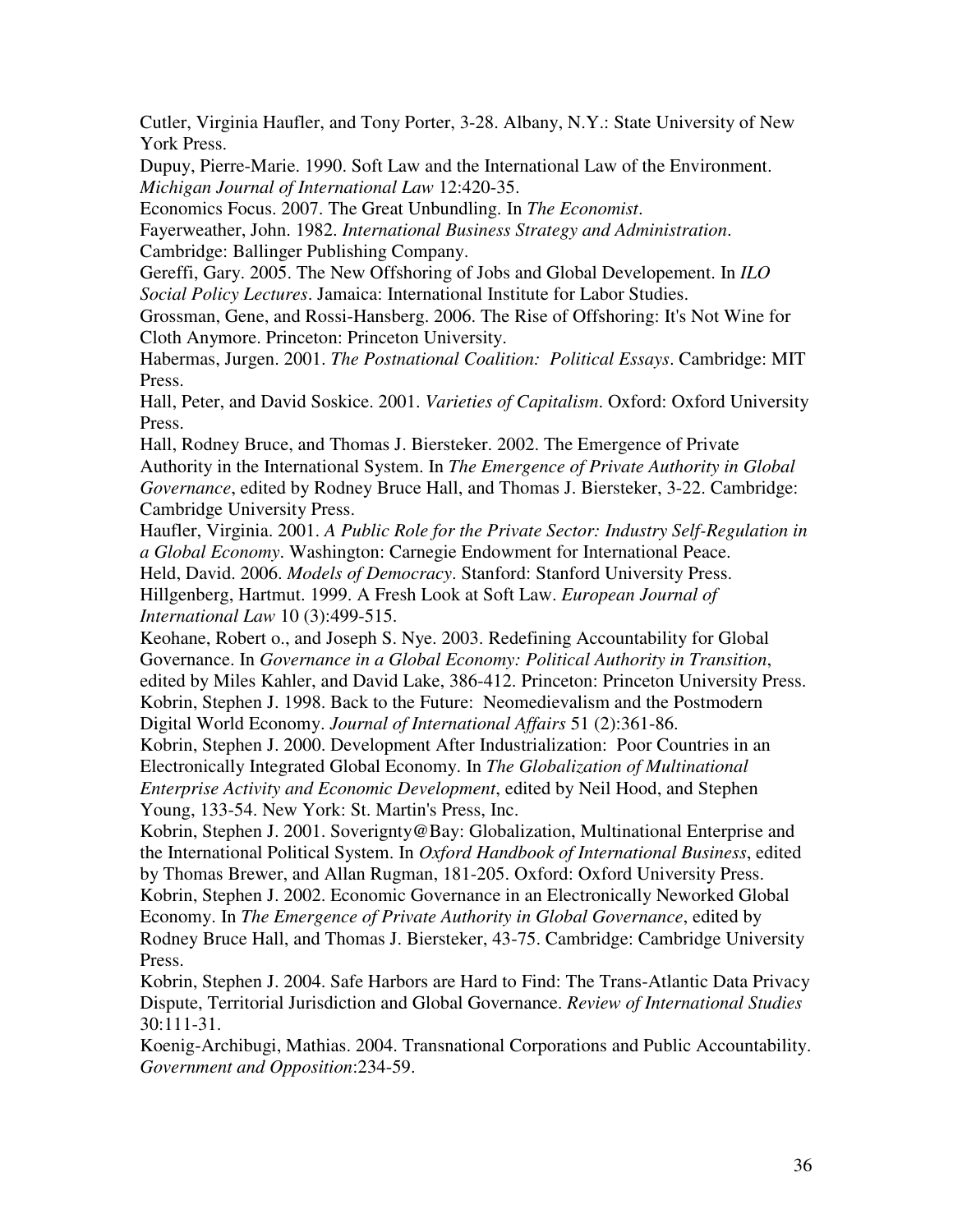Krasner, Stephen. 1982. Structural Causes and Regime Consequences: Regimes as Intervening Variables. *International Organization* 36 (2):185-205.

Lamont, James. 2002. UN Seeks Help From Companies in War on HIV/AIDs. In *Financial Times*, 1. London.

Lamy, Pascal. 2006. Globalization and Global Governance. In *The Globalist*. Lilienthal, David. 1960. The Multinational Corporation. In *Management and Corporations, 1985*, edited by Ashen Melvin, and G.L. Bach, 119-59. New York: McGraw-Hill.

Marshall, Alfred. 1920. *Principles of Economics*. London: Macmillan and Co., Ltd. McGrew, Anthony. 1997. Globalization and Territorial Democracy: An Introduction. In *The Transformation of Democracy*, edited by Anthony McGrew, 1-24. London: Polity Press.

Nye, Joseph S. Jr., and Robert Keohane. 1971. Transnational Relations and World Politics: An Introduction. In *Transnational Relations and World Politics*, edited by Robert O. Keohane, and Joseph S. Jr. Nye, ix-xxix. Cambridge: Harvard University Press.

Palmisano, Samuel. 2006. The Globally Inetegrated Enterprise. *Foreign Affairs* 85 (3). Pimott, Daniel. 2007. WTO Rules Against US in Internet Gambling Case. In *Financial Times*. London.

Polanyi, Karl. 1977(1944). *The Great Transformation*. Boston: Beacon Press. Reynolds, Glenn Harlan. 2006. Does Power Grow Out of the Barel of a Modem: Some Thoughts on Jack Goldsmith and Tim Wu's *Who Controls the Internet? Stanford Law and Policy Review* 20:101-7.

Richtel, Matt, and Heather Timmons. 2006. The Gambling is Virtual; The Money is Real. In *New York Times*. New York.

Roht-Arriaza, Naomi. 1995. Shifting the Point of Regulation: The International Organization for Standardization and Global Lawmaking on Trade and the Envrionment. *Ecology Law Quarterly* 22:479-539.

Rosenau, James. 1990. *Turbulence in World Politics*. Princeton: Princeton University Press.

Rosenau, James N. 1992. Governance, order and Change in World Politics. In *Governance without Government: Order and Change in World Politics*, edited by James

N. Rosenau, and Ernst-Otto Czempiel, 1-29. Cambridge: Cambridge University Press. Rosenau, James N. 1997. *Along the domestic-foreign frontier : exploring governance in a turbulent world*. Cambridge, U.K. ; New York, NY: Cambridge University Press. Ruggie, John Gerard. 1993. Territoriality and Beyond: Problematizing Modernity in

International Relations. *International Organization* 47 (1, Winter):139-74.

Ruggie, John Gerard. 2004. Reconstituting the Global Public Domain: Issues, Actors and Practices. *European Journal of International Relations* 10 (4):499-531.

Santoro, Michael A. 1995. Pfizer: Global Protection of Intellectual Property. Boston: Harvard Business School Case.

Scherer, Andreas Georg, Guido Palazzo, and Dorothee Baumann. 2006. Global Rules and New Private Actors: Toward A New Role of the Transnational Corporation in Global Governance. *Business Ethics Quarterly* 16 (4):505-32.

Scholte, Jan Aart. 1997. Global Capitalism and the State. *International Affairs* 73 (3):427-52.